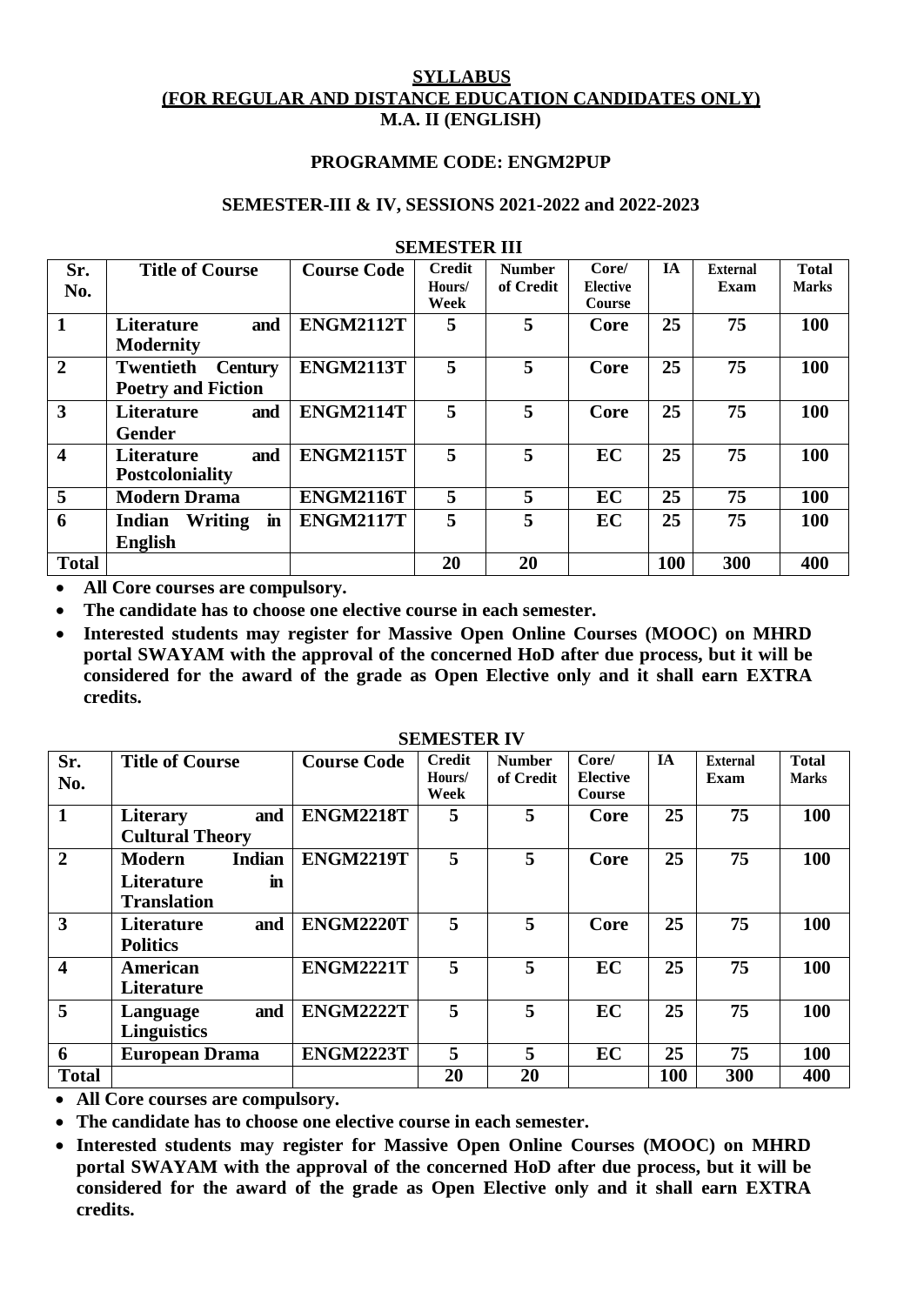## **(FOR REGULAR AND DISTANCE EDUCATION CANDIDATES ONLY)**

# **M.A. II (ENGLISH) SEMESTER III & IV SESSIONS 2021-2022 and 2022-2023**

## **SEMESTER III**

Every Course has 5 credits. Each Semester has 20 credit points.

| Core Course-IX      | Literature and Modernity                                                                       | Max. Marks: 100               |  |  |  |
|---------------------|------------------------------------------------------------------------------------------------|-------------------------------|--|--|--|
|                     |                                                                                                | Written Examination: 75 Marks |  |  |  |
|                     |                                                                                                | Internal Assessment: 25 Marks |  |  |  |
|                     |                                                                                                | Pass Marks: 35%               |  |  |  |
|                     |                                                                                                | Credits: 5                    |  |  |  |
| Core Course-X       | <b>Twentieth Century Poetry and Fiction</b>                                                    | $-do-$                        |  |  |  |
| Core Course-XI      | Literature and Gender                                                                          | -do-                          |  |  |  |
| Elective Course-XII | One of the following options:<br>Literature and Postcoloniality<br>(i)<br>Modern Drama<br>(ii) | $-do-$                        |  |  |  |

(iii) Indian Writing in English

#### **SEMESTER IV**

Every Course has 5 credits. Each Semester has 20 credit points.

| Core Course-XIII                                        |       | Literary and Cultural Theory   | Max. Marks: 100               |  |  |
|---------------------------------------------------------|-------|--------------------------------|-------------------------------|--|--|
|                                                         |       |                                | Written Examination: 75 Marks |  |  |
|                                                         |       |                                | Internal Assessment: 25 Marks |  |  |
|                                                         |       |                                | Pass Marks: 35%               |  |  |
|                                                         |       |                                | Credits: 5                    |  |  |
| Core Course-XIV Modern Indian Literature in Translation |       |                                | -do-                          |  |  |
| Core Course-XV                                          |       | <b>Literature and Politics</b> | -do-                          |  |  |
| Elective Course-XVI                                     |       | One of the following options:  | -do-                          |  |  |
|                                                         | (i)   | American Literature            |                               |  |  |
|                                                         | (11)  | Language and Linguistics       |                               |  |  |
|                                                         | (111) | European Drama                 |                               |  |  |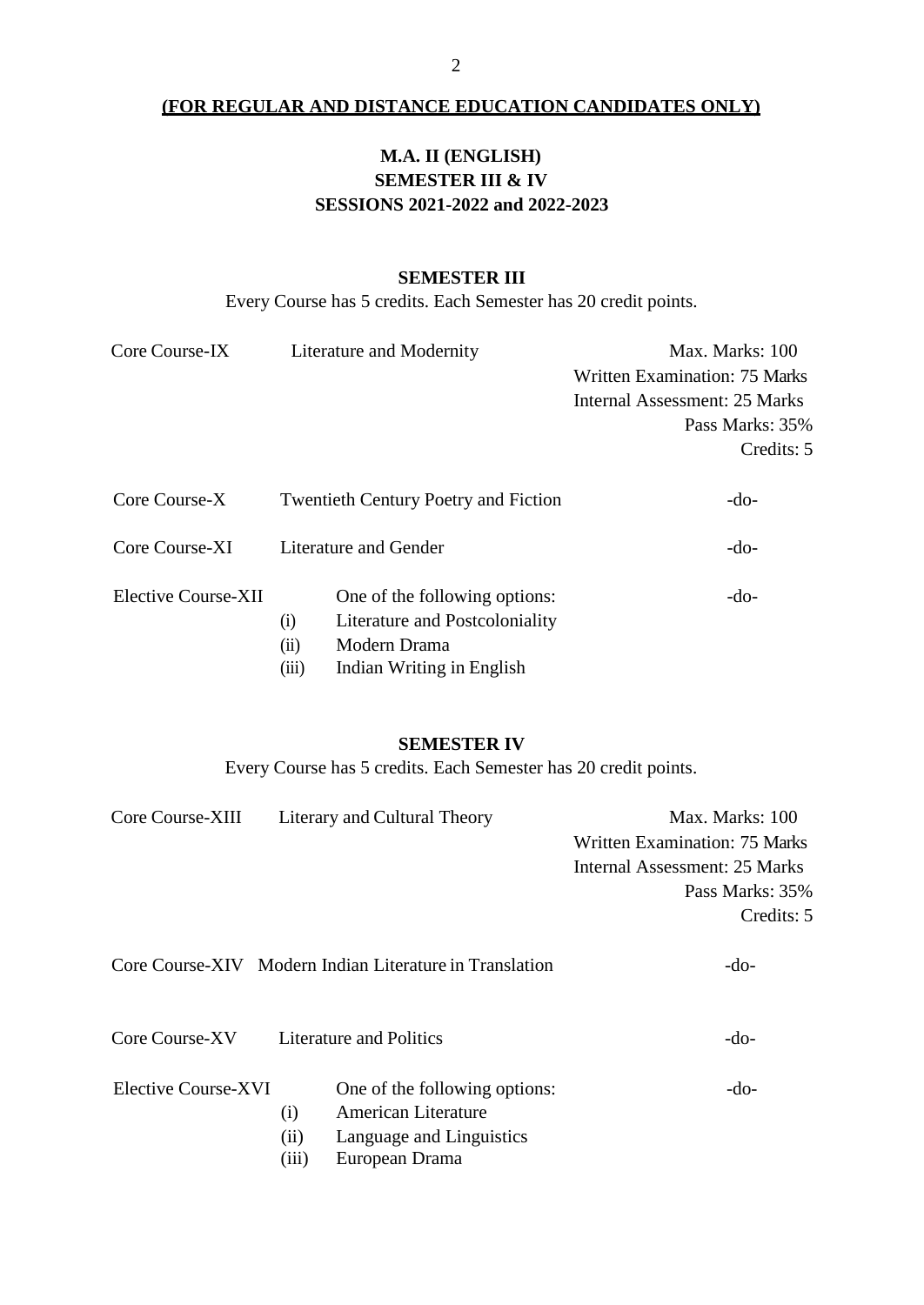## SEMESTER-III **CORE COURSE - IX LITERATURE AND MODERNITY COURSE CODE:** ENGM2112T

Time: 3 hours Max. Marks: 100 Written Examination: 75 Marks Internal Assessment: 25 Marks Pass Marks: 35%

## **INSTRUCTIONS FOR THE PAPER-SETTER**

UNIT-I shall have three questions out of which the students shall be required to attempt any two. Not more than one question shall be set from a text. These questions shall carry 11+11=22 marks.

UNIT-II shall have three questions out of which the students shall be required to attempt any two. Not more than one question shall be set from a text. These questions shall carry  $11+11=22$  marks.

UNIT-III shall comprise ten short-answer questions of about 100 words each. It shall be of 31 marks. This question shall have two parts. Part (a) shall comprise four questions aimed at testing the close reading of the texts  $(4+3+3+3=13$  marks). Part (b), comprising six questions, shall be based on the history/movement(s)/genre(s)/concepts, etc. pertaining to the course (3x6=18 marks).

### **UNIT I**

Charles Baudelaire – "A Painter of Modern Life" (Chapter 1 in *The Painter of Modern Life,* Charles Baudelaire) George Orwell - "Politics and the English Language" Virginia Woolf - "Modern Fiction"

#### **UNIT II**

Walter Benjamin – "The Work of Art in the Age of Mechanical Reproduction" Edward Said – "Secular Criticism" (Chapter 8 in *The Edward Said Reader,* edited by Moustafa Bayoumi and Andrew Rubin) Octavio Paz – "Poetry and Modernity" (*The Other Voice: Essays on Modern Poetry,* Octavio Paz)

### **UNIT-III**

This shall include ten short-answer questions as explained above.

## **SUGGESTED READING**

**Charles Baudelaire** Baudelaire, Charles. *Selected Writings on Art and Literature.* Penguin Classics, 1992.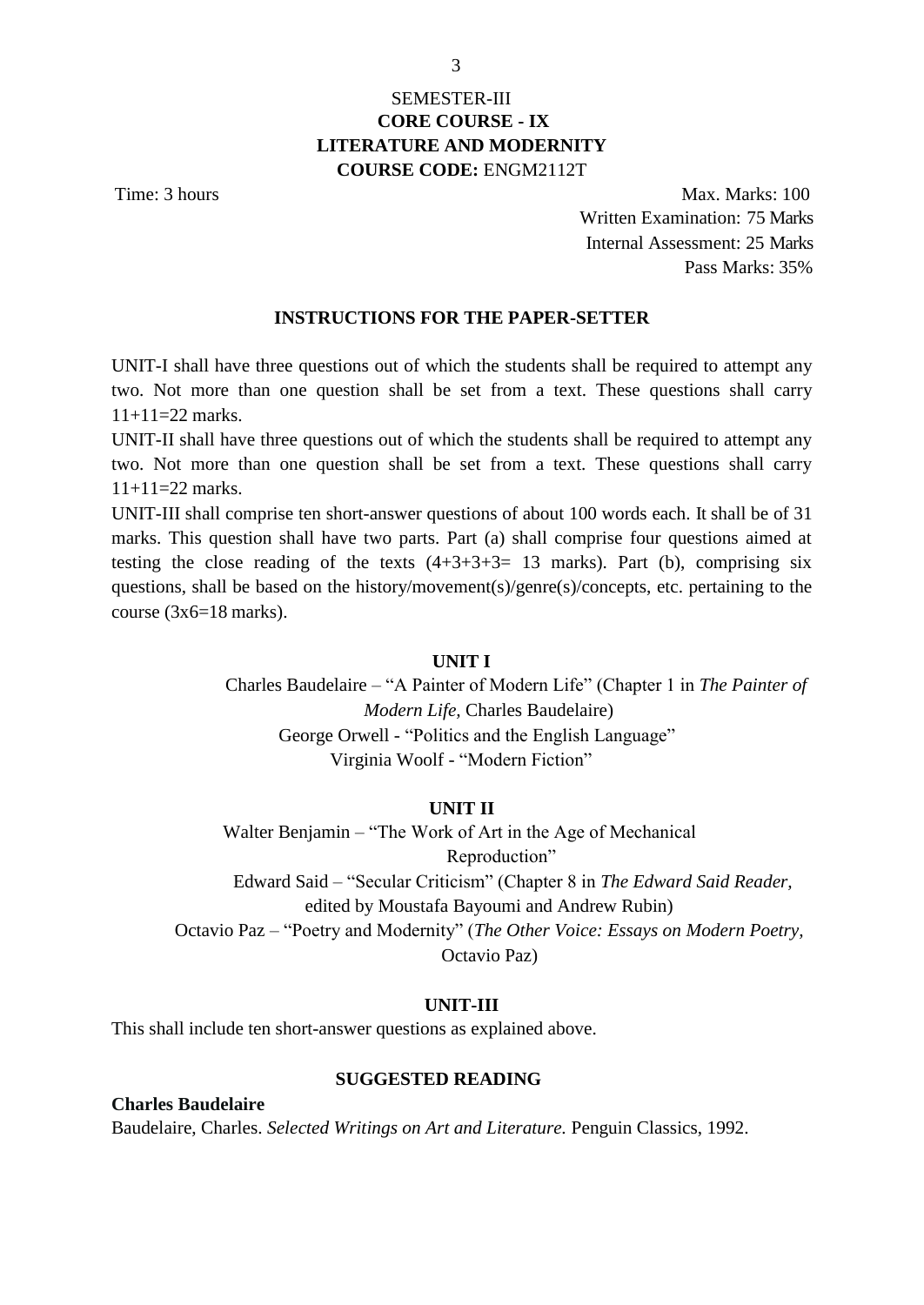Benjamin, Walter. *The Writer of Modern Life – Essays on Charles Baudelaire*. Harvard U P, 2006.

Weil, Simon. *The Power of Words.* Penguin Classics*,* 2020.

### **George Orwell**

- Miller, James. "Is Bad Writing Necessary? George George Orwell, Theodor Adorno, and the Politics of Literature." *Linguafeatures*, Vol. 9, No. 9, Dec/Jan. 2000.
- Rai, Alok. *Orwell and the Politics of Despair: A Critical Study of the Writings of George Orwell.* CUP Archive, 1990.

Rodden, John, editor. *The Cambridge Companion to George Orwell*. Cambridge U P, 2007. ---. *George Orwell: The Politics of Literary Reputation*. Transaction Publishers, 2001.

Scrivener, Michael and Louis Finkelman. "The Politics of Obscurity: The Plain Style and Its Detractors." *Philosophy and Literature*, Vol. 18, No. 1, 1994.

### **Virginia Woolf**

Briggs, Julia. *Reading Virginia Woolf.* Edinburgh U P, 2006. Bryony, Randall and Jane Goldman. *Virginia Woolf in Context*. Cambridge U P, 2012. DiBattista, Maria*. Imagining Virginia Woolf: An Experiment in Critical Biography*. Princeton U P, 2009. Goldman, Jane. *The Cambridge Introduction to Virginia Woolf.* Cambridge U P, 2006.

### **Walter Benjamin**

Benjamin, Andrew E. and Charles Rice. *Walter Benjamin and the Architecture of Modernity*. Re. press, 2009.

Eiland, Howard. *Walter Benjamin*. Harvard U P, 2014.

Osborne, Peter. *Walter Benjamin: Modernity*. Taylor & Francis, 2005.

Preziosi, Donald. *The Art of Art History: A Critical Anthology*. Oxford UP, 2009.

Steiner, Uwe. *Walter Benjamin: An Introduction to His Work and Thought*. U of Chicago P, 2012.

## **Edward Said**

Doring Tobias and Mark Stein, editors. *Edward Said's Translocations: Essays in Secular Criticism.* Routledge, 2015.

Said, Edward. *The Edward Said Reader*. Vintage, 2000**.**

Veeser, H. Aram. *[Edward Said: The Charisma of Criticism.](https://www.amazon.in/Edward-Said-Criticism-Aram-Veeser-ebook/dp/B003FC9RNG/ref%3Dsr_1_10?dchild=1&keywords=Edward%2BSaid%2Bsecular%2Bliterature&qid=1608015618&sr=8-10)* Routledge, 2010.

## **Octavio Paz**

Benitez, Roberto Sanchez. *Octavio Paz: Ontology and Surrealism.* Rowman & Littlefield, 2020.

Wilson, Jason. *Octavio Paz: A Study of His Poetics.* Cambridge U P, 1979.

## **CORE COURSE - X TWENTIETH CENTURY POETRY AND FICTION COURSE CODE: ENGM2113T**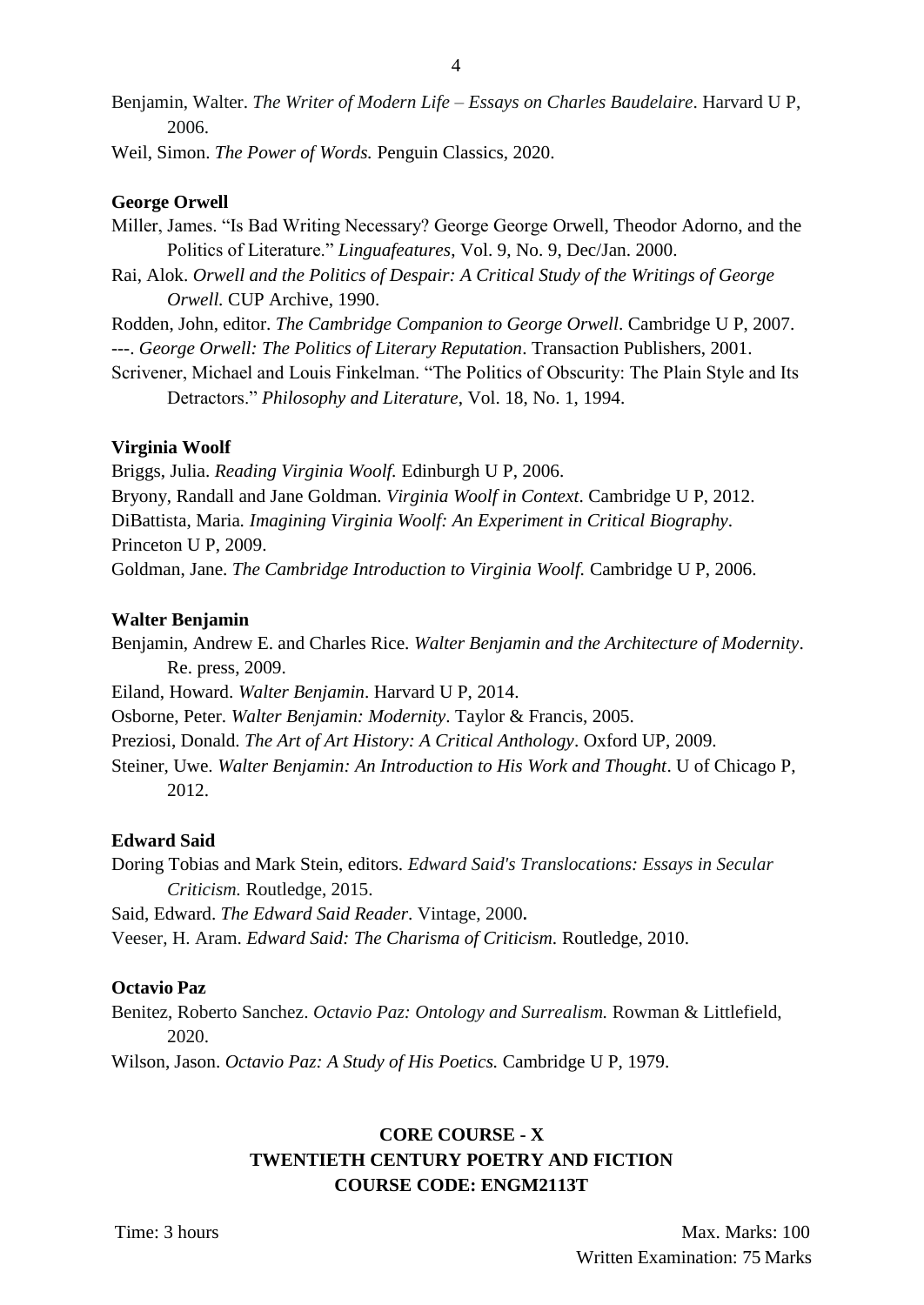## **INSTRUCTIONS FOR THE PAPER-SETTER**

UNIT-I shall have three questions out of which the students shall be required to attempt any two. Not more than one question shall be set from a text. These questions shall carry  $11+11=22$  marks.

UNIT-II shall have three questions out of which the students shall be required to attempt any two. Not more than one question shall be set from a text. These questions shall carry  $11+11=22$  marks.

UNIT-III shall comprise ten short-answer questions of about 100 words each. It shall be of 31 marks. This question shall have two parts. Part (a) shall comprise four questions aimed at testing the close reading of the texts  $(4+3+3+3=13$  marks). Part (b), comprising six questions, shall be based on the history/movement(s)/genre(s)/concepts, etc. pertaining to the course  $(3x6=18 \text{ marks})$ .

## **UNIT-I**

T.S. Eliot - *The Waste Land*

W. B. Yeats - "A Dialogue of Self and Soul," "Sailing to Byzantium," "The Second

Coming"

Wislawa Szymborska - "Snapshot of a Crowd," "The Real World," "Under One Small Star"

## **UNIT-II**

Franz Kafka - *The Trial* Albert Camus - *The Plague* Margaret Atwood - *The Handmaid's Tale*

#### **UNIT-III**

This shall include ten short-answer questions as explained above.

## **SUGGESTED READING**

**T.S. Eliot**

Bloom, Harold. *T.S. Eliot's The Waste Land*. Infobase Publishing, 2007. Hinchliffe, Arnold P. *T. S. Eliot's The Waste Land: A Casebook*. Macmillan, 1968. Miller, James E. *T. S. Eliot's Personal Waste Land: Exorcism of the Demons*. Penn State P, 2010.

Reeves, Gareth. *T.S. Eliot's The Waste Land*. Harvester Wheatsheaf, 1994.

### **W.B. Yeats**

Berryman, Charles. *W. B. Yeats: Design of Opposites: A Critical Study*. Exposition P, 1967. Ross, David A. *Critical Companion to William Butler Yeats: A Literary Reference to His Life and Work.* Infobase Publishing, 2009.

Smith, Stan. *W.B. Yeats: A Critical Introduction*. Rowman & Littlefield, 1990.

#### **Wislawa Szymborska**

Gillon, Adam and L. Krzyzanowski, editors. *Introduction to Modern Polish Literature: An Anthology of Fiction and Poetry.* Hippocrene Books Inc., 1982.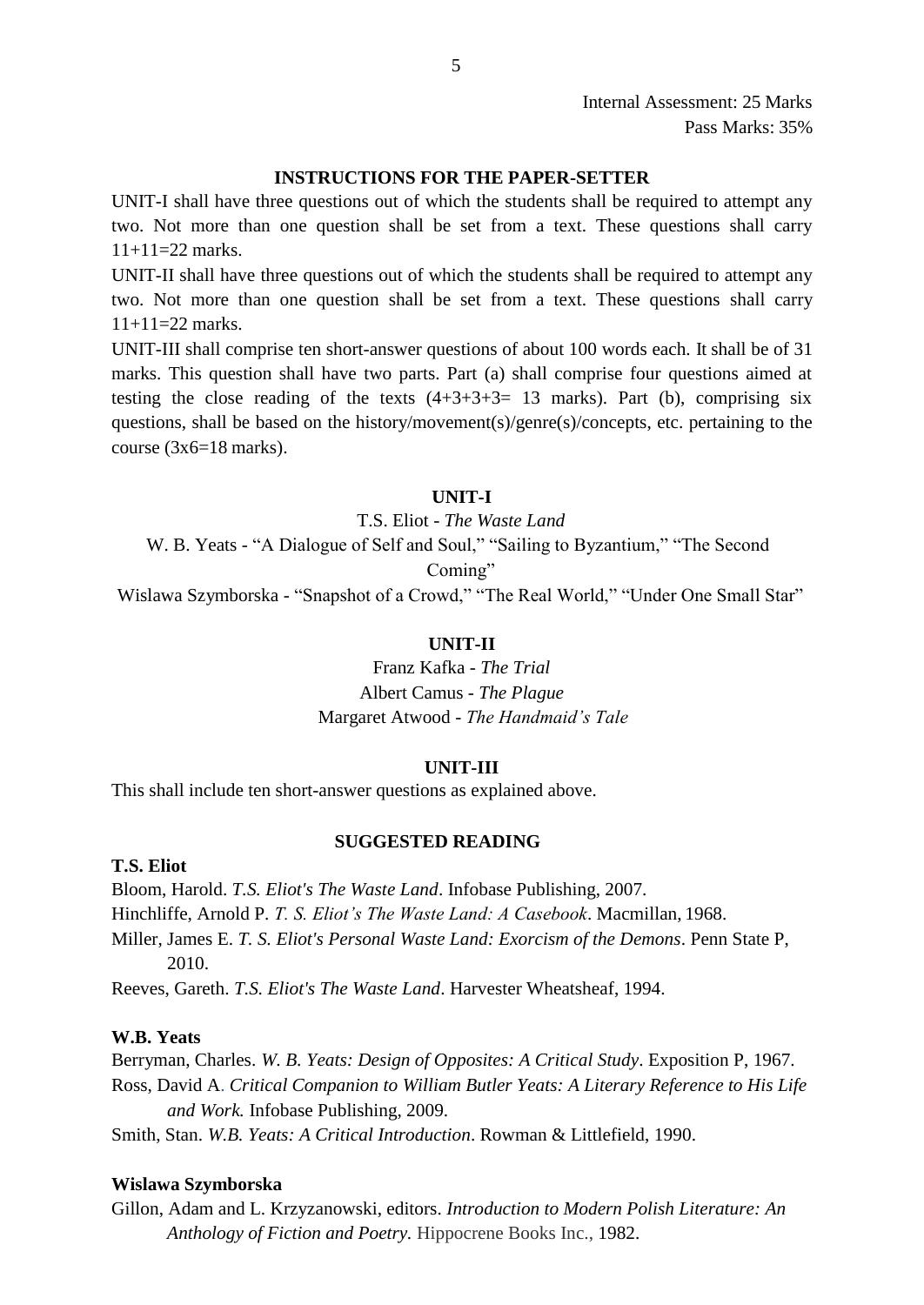Szymborska, Wislawa*. Nonrequired Reading: Prose Pieces.* Houghton Mifflin Harcourt. 2002.

### **Franz Kafka**

Kafka, Franz and Max Brod. *The Diaries of Franz Kafka*. Indialog Publications, 2003. Emrich, Wilhelm. *Franz Kafka: A Critical Study of His Writings*. F. Unger, 1984. Flores, Agnes. *Franz Kafka Today*. Gordian P, 1977. Neider, C. *The Frozen Sea: A Study of Franz Kafka.* Oxford U P, 1948. Pascal, Roy. *The German Novel*. Oxford U P, 1957.

### **Albert Camus**

Bree, Germaine, editor. *Camus: A Collection of Critical Essays*. Prentice-Hall Inc., 1977. 20th Century Views. Casanova, Pascale, and Chris Turner. *Kafka, Angry Poet*. Seagull Books, 2015.

Cruickshank, John. *Albert Camus and the Literature of Revolt*. Greenwood P, 1978. Hanna, Thomas. *The Thought and Art of Albert Camus*. Literary Licensing, 2011. Thody, Philip. *Albert Camus: A Study of His Work*. H. Hamilton, 1961.

#### **Margaret Atwood**

Atwood, Margaret. *On Writers and Writing.*Virago, 2015.

Shauman, R. Baird. *Great American Writers: Twentieth Century.* Vol. 1. Marshall Cavendish, 2002.

Van Spanckeren, Kathryn and Jan Garden Castro. *Margaret Atwood: Vision and Forms*. Southern Illinois U P, 1988.

# **CORE COURSE -XI LITERATURE AND GENDER ENGM2114T**

Time: 3 hours Max. Marks: 100 Written Examination: 75 Marks Internal Assessment: 25 Marks Pass Marks: 35%

## **INSTRUCTIONS FOR THE PAPER-SETTER**

UNIT-I shall have three questions out of which the students shall be required to attempt any two. Not more than one question shall be set from a text. These questions shall carry  $11+11=22$  marks.

UNIT-II shall have three questions out of which the students shall be required to attempt any two. Not more than one question shall be set from a text. These questions shall carry  $11+11=22$  marks.

UNIT-III shall comprise ten short-answer questions of about 100 words each. It shall be of 31 marks. This question shall have two parts. Part (a) shall comprise four questions aimed at testing the close reading of the texts  $(4+3+3+3=13$  marks). Part (b), comprising six questions, shall be based on the history/movement(s)/genre(s)/concepts, etc. pertaining to the  $course(3x6=18 marks)$ .

#### **UNIT-I**

"Feminisms" - An essay by Fiona Tolan from *An Oxford Guide to Literary Theory and*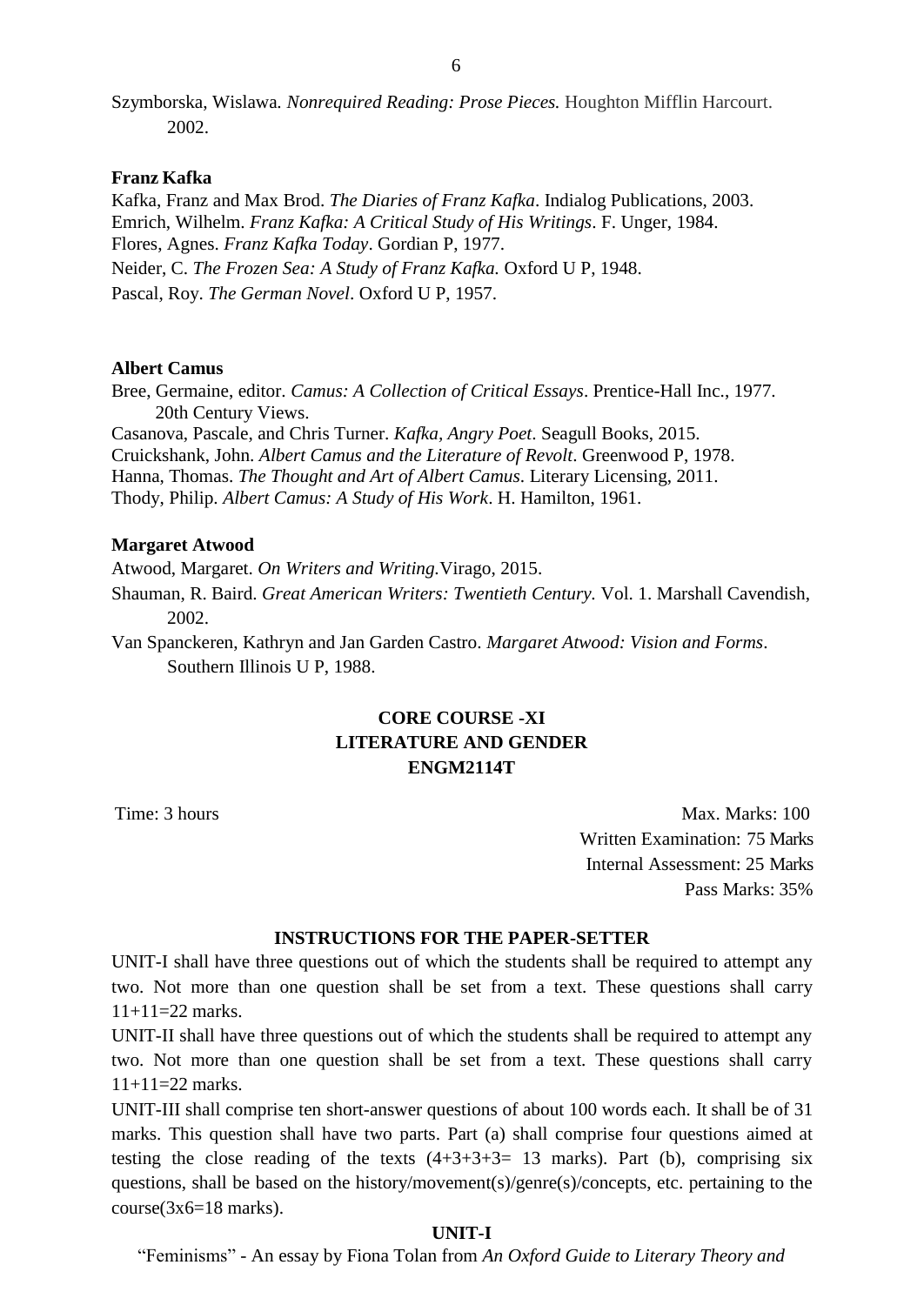*Criticism,* edited by Patricia Waugh Simone de Beauvoir - *The Second Sex:* Introduction and Book I - Part III Virginia Woolf - *A Room of One's Own*

### **UNIT-II**

Jean Rhys- *Wide Sargasso Sea* Bama - *Karukku* (Translated by Lakshmi Holmstrom) Chimamanda Ngozi Adichie – *Dear Ijeawele: A Feminist Manifesto in Fifteen Suggestions*

#### **UNIT-III**

This shall include ten short-answer questions as explained above.

## **SUGGESTED READING**

## **Fiona Tolan**

Chatterji, Lola, editor. *Woman, Image, Text*. Trianka, 1986.

Evans, Judith. *Feminist Theory Today: An Introduction to Second-Wave Feminism*. Sage, 1998.

Friedan, Betty. *The Feminine Mystique*. Edited by Kirsten Fermaglich and Lisa Fine, W.W. Norton & Company, 2013. Norton Critical Editions.

Fuller, Margaret. *Woman in the Nineteenth Century*. Dover Publications Inc., 1999.

Griffin, Susan. *Woman and Nature: The Roaring Inside Her*. Counterpoint, 2016.

Thompson, Ann and Helen Wilcox. *Feminist Criticism.* Oxford U P, 1992.

Rich, Adrienne. *Of Woman Born: Motherhood as Experience and Institution*. W W Norton, 1976.

#### **Simone de Beauvoir**

Evans, Ruth*. Simone de Beauvoir's The Second Sex: New Interdisciplinary Essays*. Manchester U P, 1998.

Fallaize, Elizabeth. *Simone de Beauvoir: A Critical Reader*. Psychology P, 1998. Scarth,

Fredrika. *The Other Within: Ethics, Politics, and the Body in Simone de Beauvoir*. Rowman & Littlefield, 2004.

Simons, Margaret A. *Beauvoir and The Second Sex: Feminism, Race, and the Origins of Existentialism*. Rowman & Littlefield Publishers, 2001.

---. *Feminist Interpretations of Simone de Beauvoir*. Penn State P, 2010.

### **Virginia Woolf**

Briggs, Julia. *Reading Virginia Woolf.* Edinburgh U P, 2006.

Goldman, Jane. *The Cambridge Introduction to Virginia Woolf.* Cambridge U P, 2006.

DiBattista, [Maria](https://www.google.co.in/search?tbo=p&tbm=bks&q=inauthor%3A%22Maria%2BDiBattista%22)*. Imagining Virginia Woolf: An Experiment in Critical Biography*. Princeton U P, 2009.

Randall, Bryony and Jane Goldman. *Virginia Woolf in Context*. Cambridge U P, 2012.

Rosenm[an, Ellen Bayuk.](https://www.google.co.in/search?tbo=p&tbm=bks&q=inauthor%3A%22Ellen%2BBayuk%2BRosenman%22) *A Room of One's Own: Women Writers and the Politics of Creativity*. Twayne Publishers, 1995.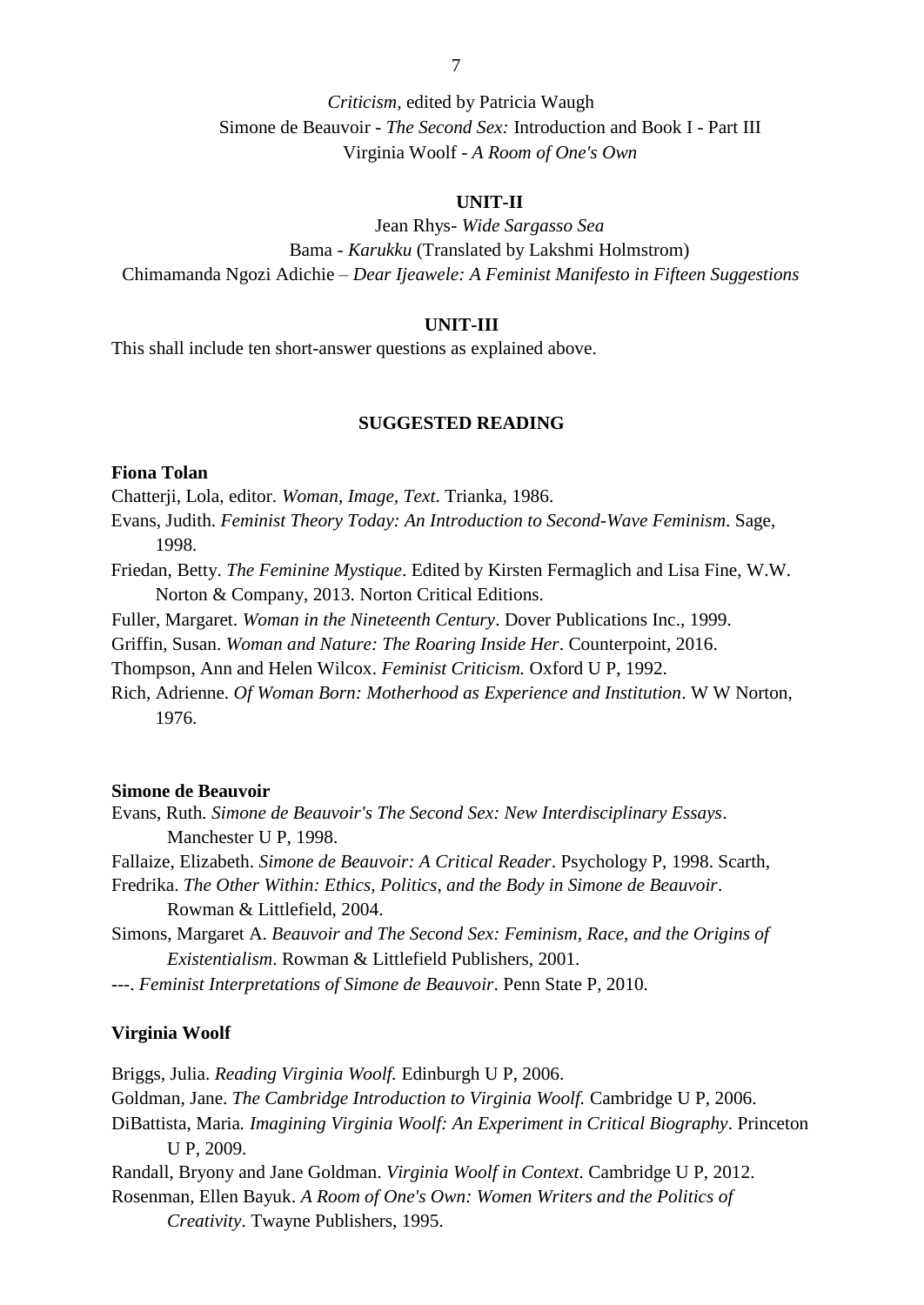#### **Jean Rhys**

Carl, Plasa. *Jean Rhys: Wide Sargasso Sea*. Palgrave Macmillan,

2003. Elaine, Savory. *Jean Rhys*. Cambridge U P, 1998

- Pierrette, M. Frickey. C*ritical Perspectives on Jean Rhys*. Lynne Rienner Publishers, 1990.
- Veronica, Marie Gregg. *Jean Rhys's Historical Imagination: Reading and Writing the Creole.* U of North Carolina P, 1995.

#### **Bama**

- Chakravarti, Uma. *Gendering Caste: Through a Feminist Lens.* Edited by Maithreyi Krishnaraj, Sage, 2018.Theorizing Feminism.
- Kumar, Raj. *Dalit Literature and Criticism.* Orient Black Swan, 2019. Literary and Cultural Theory.
- Ravikumar, D. and R. Azhagarasan, editors. *The Oxford India Anthology of Tamil Dalit Writing*. Oxford, 2012.
- Rege, Sharmila. *Writing Caste Writing Gender: Narrating Dalit Women's Testimonios*. Zubaan, 2006.
- ---. *Against the Madness of Manu: B.R Ambedkar's Writings on Brahmanical Patriarchy.* Navayana, 2013.

### **Chimamanda Ngozi Adichie**

Adichie, Chimamanda Ngozi. ""Dear Ijeawele" & Raising a Child to Be a Feminist." The Daily Show*, YouTube*,

[https://www.youtube.com/watch?v=czogWQ34X1Y.](https://www.youtube.com/watch?v=czogWQ34X1Y)

- ---. "We Should All Be Feminists. "TEDx, *YouTube*, [https://www.youtube.com/watch?v=hg3umXU\\_qWc.](https://www.youtube.com/watch?v=hg3umXU_qWc)
- ---. "The Danger of a Single Story. "TEDx, *YouTube*, [https://www.youtube.com/watch?v=D9Ihs241zeg.](https://www.youtube.com/watch?v=D9Ihs241zeg)
- ---."Literature, Power and the Academy." Université de Fribourg (Universität Freiburg), *YouTube*, [https://www.youtube.com/watch?v=AIeiyh5l-PI.](https://www.youtube.com/watch?v=AIeiyh5l-PI)

# **ELECTIVE COURSE -XII OPTION (i): LITERATURE AND POSTCOLONIALITY COURSE CODE: ENGM2115T**

Time: 3 hours Max. Marks: 100 Written Examination: 75 Marks Internal Assessment: 25 Marks Pass Marks: 35%

## **INSTRUCTIONS FOR THE PAPER-SETTER**

UNIT-I shall have three questions out of which the students shall be required to attempt any two. Not more than one question shall be set from a text. These questions shall carry  $11+11=22$  marks.

UNIT-II shall have three questions out of which the students shall be required to attempt any two. Not more than one question shall be set from a text. These questions shall carry  $11+11=22$  marks.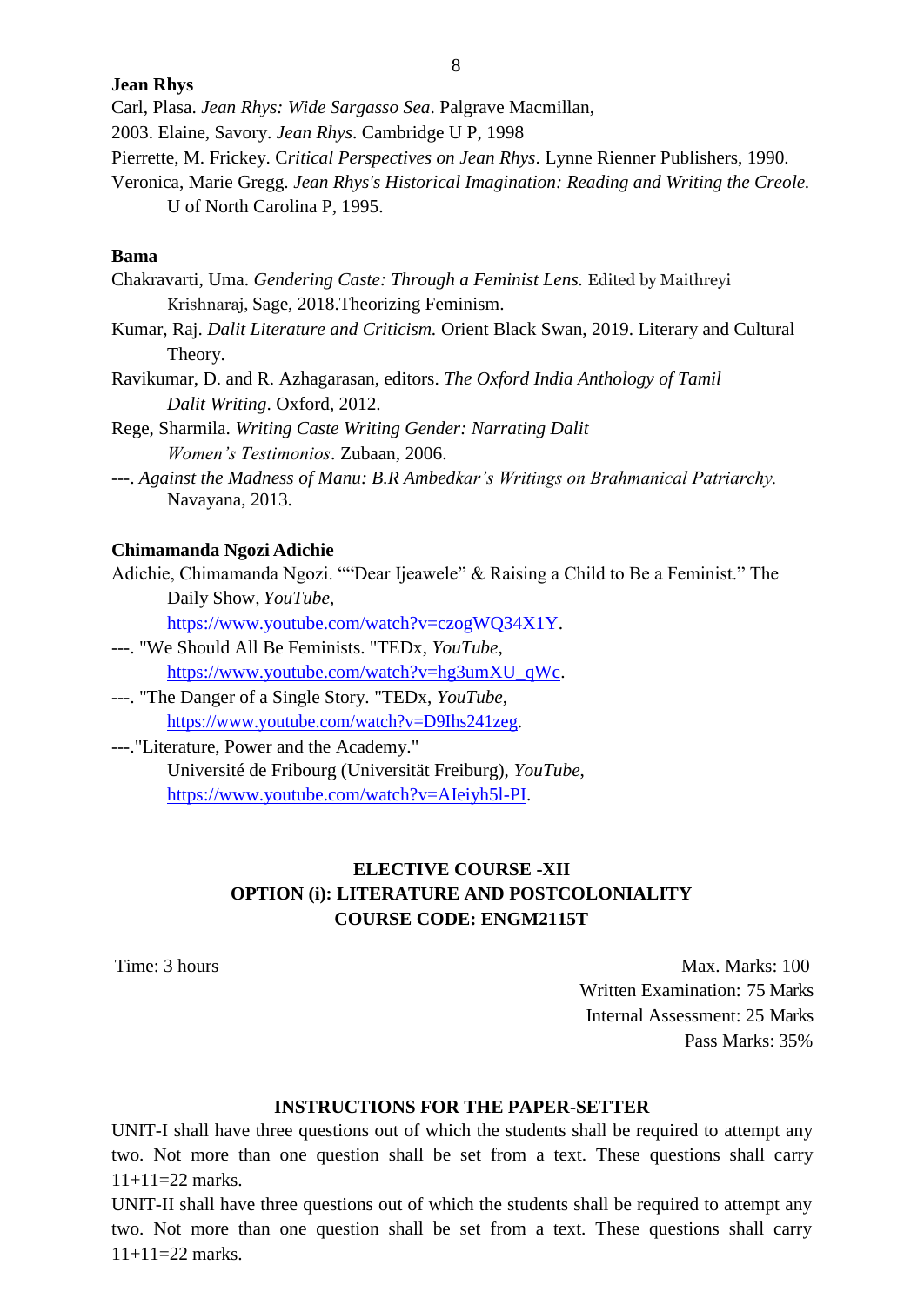UNIT-III shall comprise ten short-answer questions of about 100 words each. It shall be of 31 marks. This question shall have two parts. Part (a) shall comprise four questions aimed at testing the close reading of the texts  $(4+3+3+3=13$  marks). Part (b), comprising six questions, shall be based on the history/movement(s)/genre(s)/concepts, etc. pertaining to the course  $(3x6=18 \text{ marks})$ .

#### **UNIT-I**

Frantz Fanon - "The Fact of Blackness" (Chapter 5 in *Black Skin, White Masks*) Edward Said - "Introduction" to *Orientalism* Joseph Conrad - *Heart of Darkness*

### **UNIT-II**

Fakir Mohan Senapati - *Six Acres and a Third* (Translated by Rabi Shankar Mishra et al, Penguin, 2006)

Alice Walker - *The Color Purple*

Derek Walcott - From *The Arkansas Testament*:

- "St. Lucia's First Communion"

- "White Magic", "Elsewhere"

- "Far Cry from Africa"

(From *Derek Walcott: Selected Poetry,* 1993)

## **UNIT-III**

This shall include ten short-answer questions as explained above.

#### **SUGGESTED READING**

## **Frantz Fanon**

Fanon, Frantz. *The Fanon Reader*. Edited by Azzedine Haddour, Pluto P, 2006.

---. *Decolonizing Madness: The Psychiatric Writings of Frantz Fanon*. Edited by Neil Gibson, Palgrave Macmillan, 2014.

Manoharan, Karthick Ram, and Allen Hibbard. *Frantz Fanon: Identity and Resistance*. Orient Black Swan, 2019.

Read, Alan. *The Fact of Blackness: Frantz Fanon and Visual Representation.* Bay P, 1996.

#### **Edward Said**

Ashcroft, Bill and D. P. S. Ahluwalia. *Edward Said: the Paradox of Identity*. Routledge, 2008.

Griffiths, Gareth and Helen Tiffin, editors. *The Empire Writes Back: Theory and Practice in Post-Colonial Literatures*. Routledge, 2002.

Loomba, Ania. *Colonialism Post-Colonialism.* Routledge, 2016.

McLeod, John. *Beginning Post-Colonialism.* Viva Books, 2018. Spivak, G.C. *The Post-Colonial Critic*. Routledge, 1990. Young, Robert. *Postcolonialism: A Historical Introduction*. John Wiley & Sons, Inc., 2016.

#### **Joseph Conrad**

Cooper, Christopher. *Conrad and the Human Dilemma*. Chatto and Windus, 1970. Giddings, Robert, editor. *Literature and Imperialism*. St. Martin's P, 1991. Hulme, Peter. *Colonial Encounters: Europe and the Native Caribbean, 1492-1797*. Routledge, 1992.

Karl, Frederick Robert. *A Reader's Guide to Joseph Conrad*. Farrar, Straus and Giroux, 1967.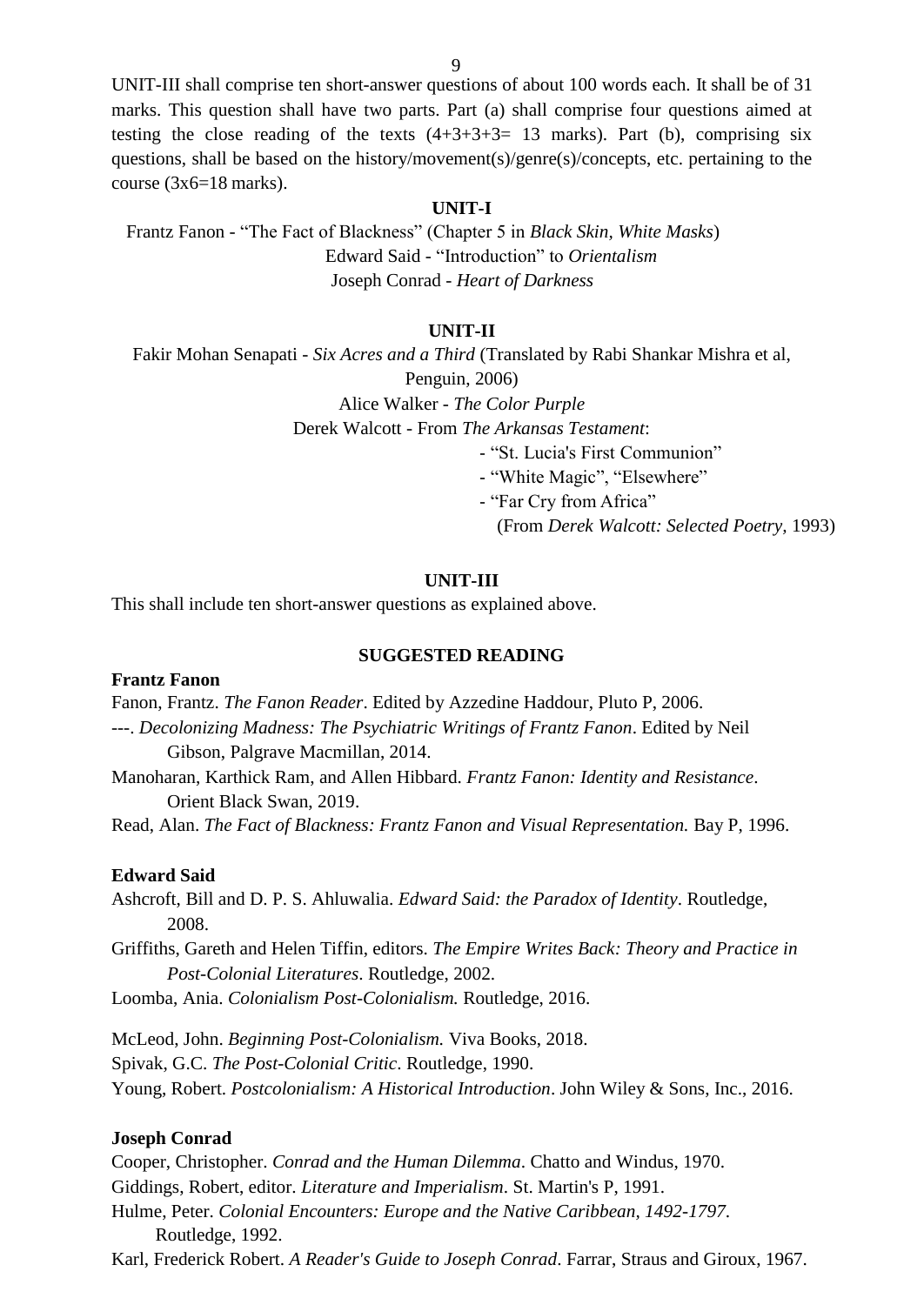#### **Fakir Mohan Senapati**

Dash, Gaganendra Nath. "Fakir Mohan Senapati's Discovery from Below" *Economic and Political Weekly*, 18 Nov. 2006. *EPW*, [www.epw.in/journal/2006/46/special-articles/fakir-mohan-senapatis-discovery](http://www.epw.in/journal/2006/46/special-articles/fakir-mohan-senapatis-discovery-below.html)[below.html.](http://www.epw.in/journal/2006/46/special-articles/fakir-mohan-senapatis-discovery-below.html)

## **Alice Walker**

Bates, Gerri. *Alice Walker: A Critical Companion*. Greenwood P, 2005.

- Dickson-Carr, Darryl. *The Columbia Guide to Contemporary African American Fiction*. Columbia U P, 2005.
- Gates, Henry Louis, and Anthony Appiah. *Alice Walker: Critical Perspectives Past and Present*. Amistad, 1993.
- Nelson, Emmanuel S. *Contemporary African American Novelists: A Bio-Bibliographical Critical Sourcebook*. Greenwood P, 1999.
- Simcikova, Karla. *To Live Fully, Here and Now: The Healing Vision in the Works of Alice Walker*. Lexington Books, 2007.

### **Derek Walcott**

Cook, David. *African Literature: A Critical View*. Longman, 1977.

King, Bruce. *Derek Walcott: A Caribbean Life*. Oxford U P, 2000.

Larson, Charles R. *The Emergence of African Fiction*. Macmillan, 1978.

Said, Edward W. *Culture and Imperialism*. Vintage, 2014.

Walsh, William. *A Manifold Voice: Studies in Commonwealth Literature*. Chatto &Windus, 1970.

## **ELECTIVE COURSE -XII OPTION (ii): MODERN DRAMA COURSE CODE: ENGM2116T**

Time: 3 hours Max. Marks: 100 Written Examination: 75 Marks Internal Assessment: 25 Marks Pass Marks: 35%

#### **INSTRUCTIONS FOR THE PAPER-SETTER**

UNIT-I shall have three questions out of which the students shall be required to attempt any two. Not more than one question shall be set from a text. These questions shall carry 11+11=22 marks.

UNIT-II shall have three questions out of which the students shall be required to attempt any two. Not more than one question shall be set from a text. These questions shall carry  $11+11=22$  marks.

UNIT-III shall comprise ten short-answer questions of about 100 words each. It shall be of 31 marks. This question shall have two parts. Part (a) shall comprise four questions aimed at testing the close reading of the texts  $(4+3+3+3=13$  marks). Part (b), comprising six questions, shall be based on the history/movement(s)/genre(s)/concepts, etc. pertaining to the course  $(3x6=18 \text{ marks})$ .

## **UNIT-I** Henrik Ibsen - *A Doll's House*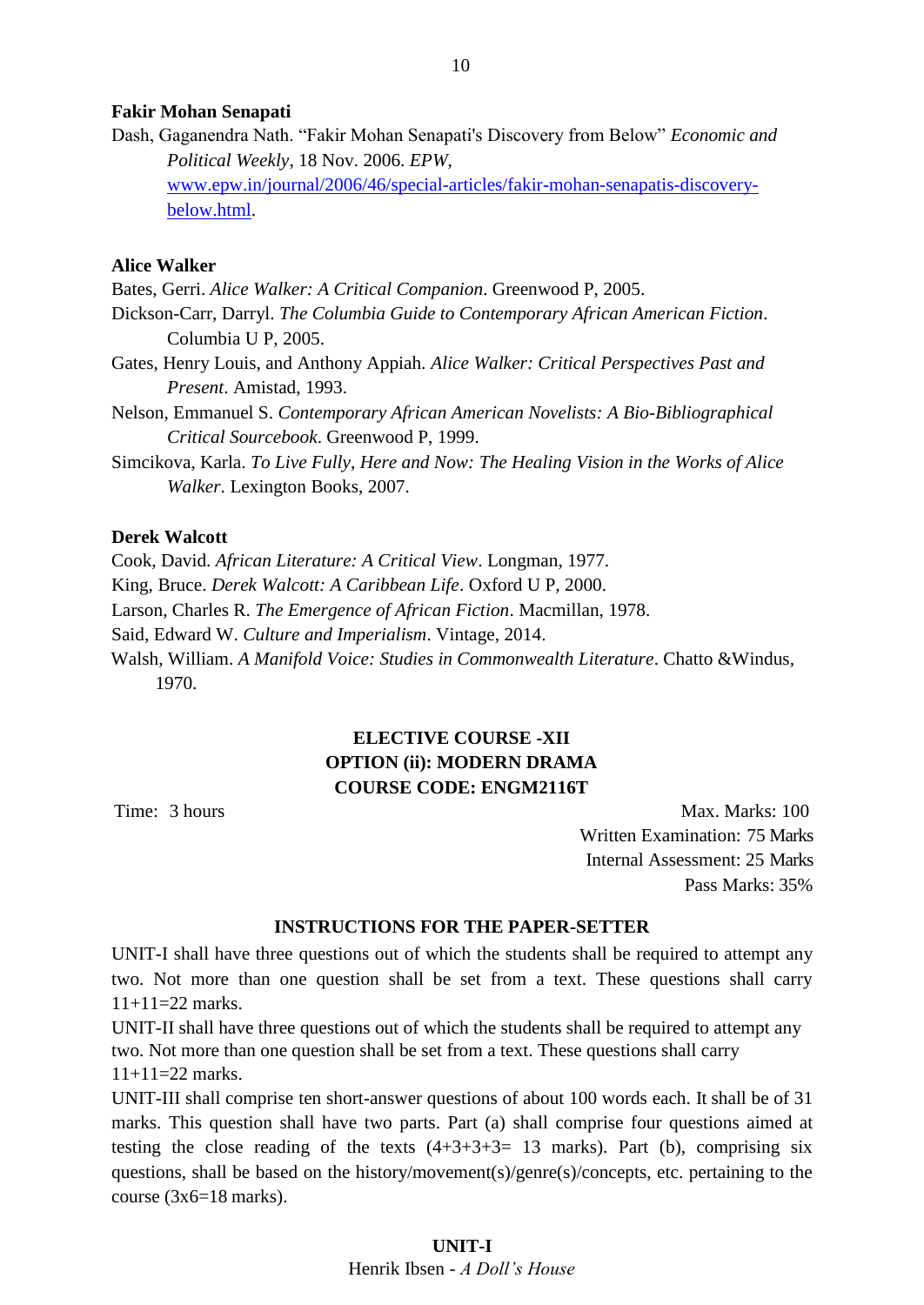## 11 G.B. Shaw - *Candida* Arthur Miller - *Death of a Salesman*

## **UNIT-II**

Mahesh Dattani - *Final Solutions* Samuel Beckett - *Waiting for Godot* Habib Tanvir - *Agra Bazaar* (Translated by Javed Malick, Seagull Books, 2006)

## **UNIT-III**

This shall include ten short answer questions as explained above.

## **SUGGESTED READING**

### **G.B. Shaw**

Innes, Christopher. *The Cambridge Companion to George Bernard Shaw*. Cambridge U P, 1998.

Fielden, John. "Shaw's *Saint Joan* as Tragedy." *Twentieth Century Literature.* 1957. Silver, Arnold Jacques. *Saint Joan: Playing With Fire.* Twanye, 1993.

Tyson, Brian, editor. *Saint Joan: Fifty Years After.* Louisiana State University Press, 1973.

Unger, Kristin. *George Bernard Shaw's "Saint Joan" - A Character Analysis*. GRIN Verlag, 2007.

## **Henrik Ibsen**

Bradbrook, M.C. *Ibsen: The Norwegian*. Chatto and Windus, 1966. Lucas, F.L. *Drama of Ibsen and Strindberg*. Cassel, 1962. Macfarlaine, James. *Penguin Critical Anthology on Ibsen*. Penguin, 1970. Rolfs, Fgelde, editor. *Ibsen: A Collection of Critical Essays*. Prentice Hall, 1965. Twentieth Century Views. Williams, Raymond. *Ibsen to Brecht*. Random House, 2013.

## **Arthur Miller**

Carson, Neil. *Arthur Miller*. Macmillan, 2008. Carrigan, Robert W., editor. *Arthur Miller: A Collection of Critical Essays*, Prentice Hall. 1969. Martin, Robert A., editor. *Arthur Miller: New Perspectives*. 1982.

## **Samuel Beckett**

Bloom, Harold. *Waiting for Godot.* Infobase Publishing, 2008. Bloom's Modern Critical Interpretation

Burkman, Katherine H. *The Arrival of Godot: Ritual Patterns in Beckett's Drama.* Associated U P, 1986.

Hutchings, William. *Samuel Beckett's Waiting for Godot: A Reference Guide.* Greenwood Publishing Group, 2005.

## **Habib Tanvir**

Campo, Giuliano. "Anjum Katyal Habib Tanvir: Towards an Inclusive Theatre" *New Theatre Quarterly*, vol. 29, no. 2, 2013, pp. 206–206. Deshpande, Sudhanva. *Citizen of the World*. 2 July 2009,

frontline.thehindu.com/other/obituary/article30187519.ece.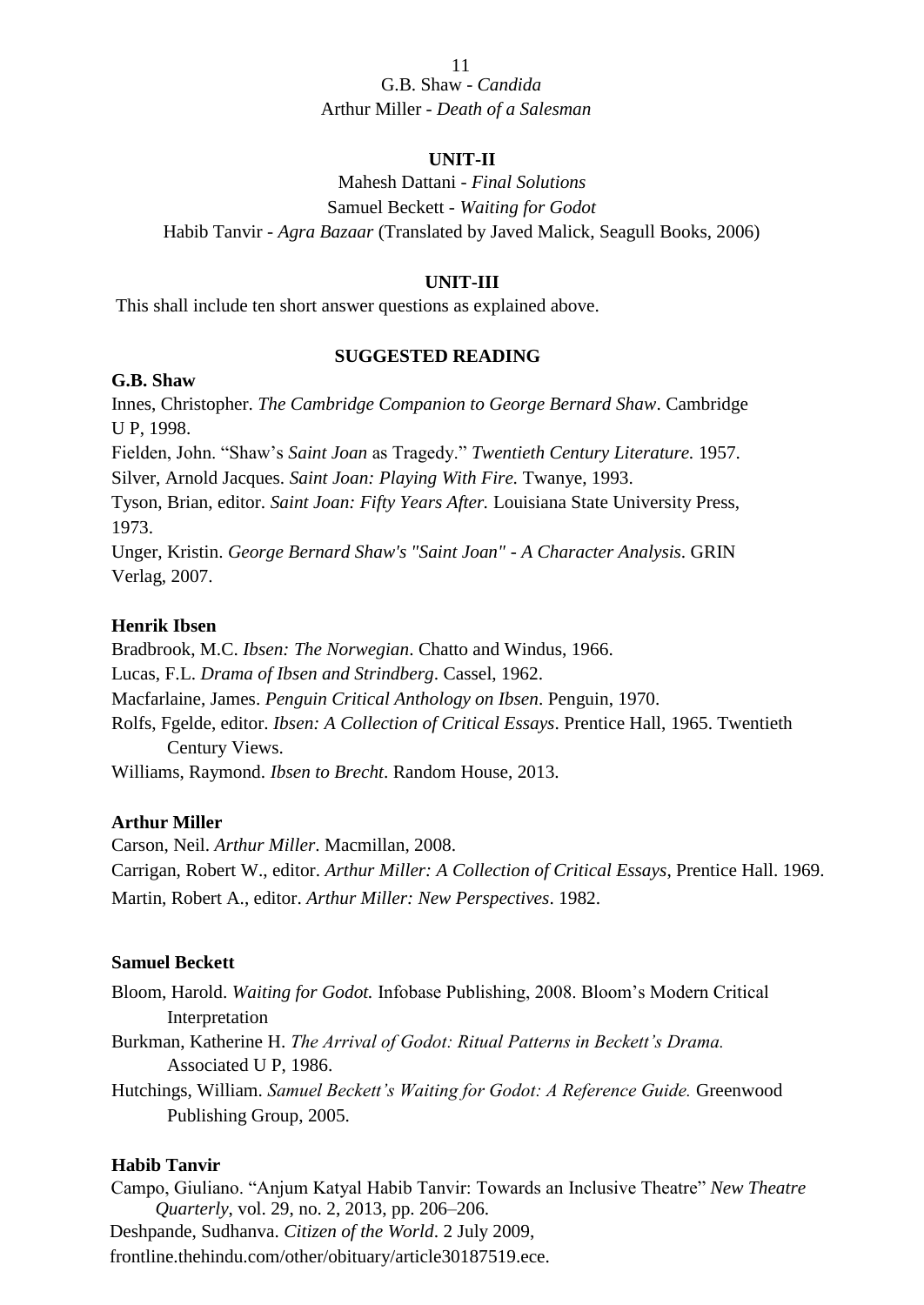Malick, Javed. "Refashioning Modernity: Habib Tanvir and His Naya Theatre 1." *Diverse Pursuits*, 2021, pp. 132–173.

## **ELECTIVE COURSE- XII OPTION (iii): INDIAN WRITING IN ENGLISH COURSE CODE: ENGM2117T**

Time: 3 hours Max. Marks: 100 Written Examination: 75 Marks Internal Assessment: 25 Marks Pass Marks: 35%

### **INSTRUCTIONS FOR THE PAPER-SETTER**

UNIT-I shall have three questions out of which the students shall be required to attempt any two. Not more than one question shall be set from a text. These questions shall carry 11+11=22 marks.

UNIT-II shall have three questions out of which the students shall be required to attempt any two. Not more than one question shall be set from a text. These questions shall carry  $11+11=22$  marks.

UNIT-III shall comprise ten short-answer questions of about 100 words each. It shall be of 31 marks. This question shall have two parts. Part (a) shall comprise four questions aimed at testing the close reading of the texts  $(4+3+3+3=13$  marks). Part (b), comprising six questions, shall be based on the history/movement(s)/genre(s)/concepts, etc. pertaining to the course  $(3x6=18 \text{ marks})$ .

### **UNIT-I**

Arvind Krishna Mehrotra, "Translating the Indian Past" (*Translating the Indian Past and Other Literary Histories*, 2019) Manjula Padmanabhan - *Lights Out!* Amitav Ghosh - *The Great Derangement*

## **UNIT-II**

Raja Rao – *Kanthapura*

Nissim Ezekiel - "Ganga," "Background Casually," "Guru," "In India"

A.K. Ramanujan - "Love Poem for a Wife," "Elements of Composition," "Conventions of Despair," "Small-Scale Reflections on a Great House"

#### **UNIT-III**

This shall include ten short-answer questions as explained above.

## **SUGGESTED READING**

### **Arvind Krishna Mehrotra**

Mehrotra, Arvind Krishna. *A Concise History of Indian Literature in English*. Orient Blackswan, 2017.

---. *Partial Recall Essays on Literature and Literary History*. Orient Blackswan, 2014. ---. *The Transfiguring Places*. Sangam, 1998.

## **Manjula Padmanabhan**

Gulati,Varun and Mythili Anoop. *Contemporary Women's Writing in India.* Lexington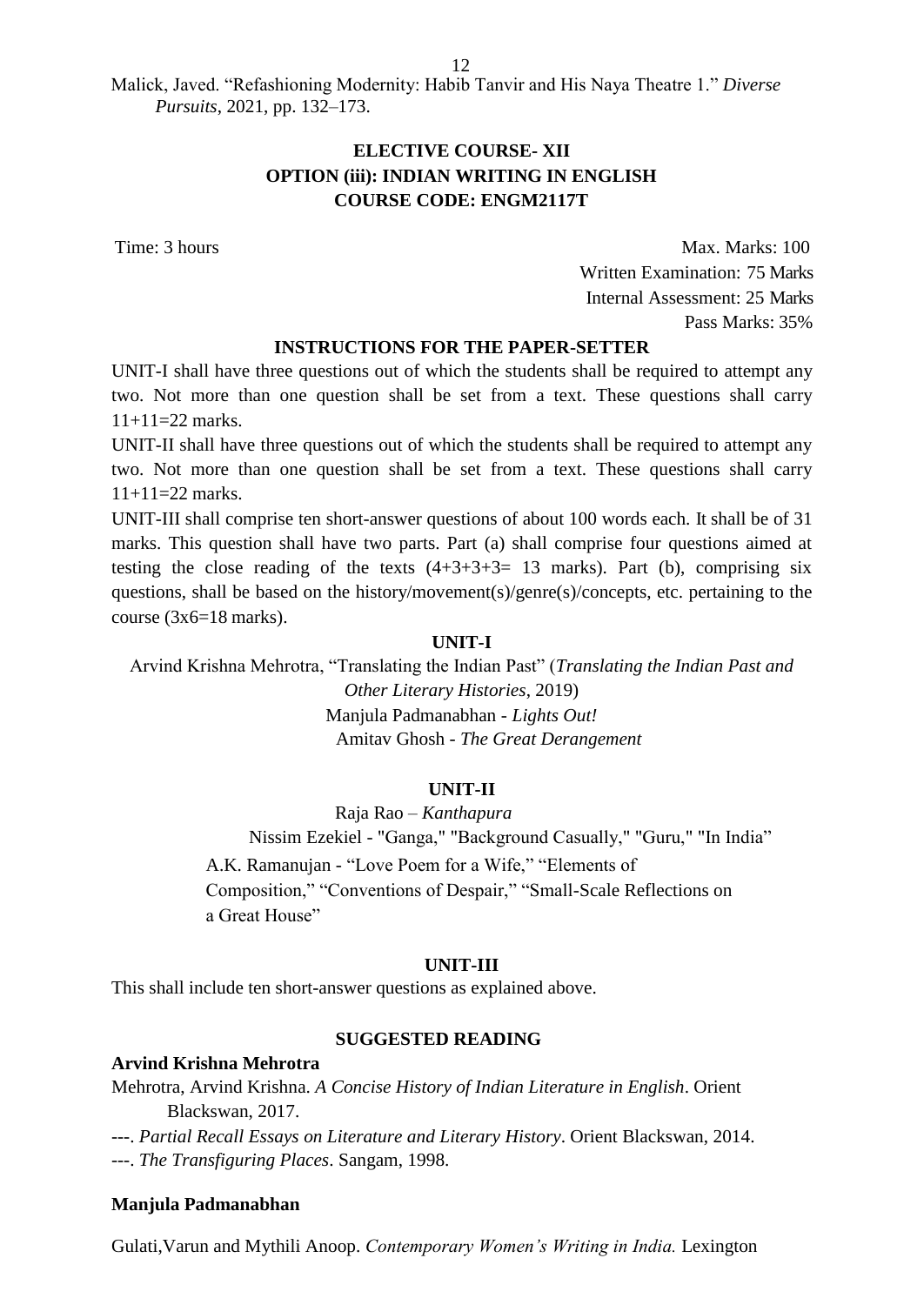Books, 2017.

Iyer, [Natesan Sharda.](https://www.google.co.in/search?tbo=p&tbm=bks&q=inauthor%3A%22Natesan%2BSharda%2BIyer%22) *Musings on Indian Writing in English: Drama*. Sarup & Sons, 2007.

- Naik, [M. K. a](https://www.google.co.in/search?tbo=p&tbm=bks&q=inauthor%3A%22M.%2BK.%2BNaik%22)nd [Shyamala A. Narayan.](https://www.google.co.in/search?tbo=p&tbm=bks&q=inauthor%3A%22Shyamala%2BA.%2BNarayan%22) *Indian English Literature, 1980-2000: A Critical Survey*. Pencraft International, 2001.
- Naikar, Basavaraj S. *Indian English Literature*. Vol. 3, U of Michigan P, 1981.
- [Subramanyam, L](https://www.google.co.in/search?tbo=p&tbm=bks&q=inauthor%3A%22Lakshmi%2BSubramanyam%22)akshmi. *Muffled Voices: Women in Modern Indian Theatre.* Shakti Books, 2001.

[Tandon, N](https://www.google.co.in/search?tbo=p&tbm=bks&q=inauthor%3A%22Neeru%2BTandon%22)eeru. *Perspectives and Challenges in Indian-English Drama*. Atlantic, 2006.

## **Amitav Ghosh**

Behdad, Ali and Dominic Thomas. *A Companion to Comparative Literature*. Wiley, 2014. Chowdry, Bibhash. *Amitav Ghosh: Critical Essays*. Prentice Hall Inc., 2016. [Sharma, B. K.](https://www.google.co.in/search?tbo=p&tbm=bks&q=inauthor%3A%22B.%2BK.%2BSharma%22) *The Fiction of Amitav Ghosh*. Creative Books, 2001. [Tiwari, Shubha.](https://www.google.co.in/search?tbo=p&tbm=bks&q=inauthor%3A%22Shubha%2BTiwari%22) *Amitav Ghosh: A Critical Study*. Atlantic, 2003. Viswamohan, Aysha Iqbal. *Postliberalization Indian Novels in English: Politics of Global Reception and Awards*. Anthem P, 2014.

### **Raja Rao**

Dodiya, Jaydipsingh. *Perspectives on Indian English Fiction.* Dominant Publishers & Distributors, 2000.

- H[ein, Carolina.](https://www.google.co.in/search?tbo=p&tbm=bks&q=inauthor%3A%22Carolina%2BHein%22) *Raja Rao's Novel Kanthapura - The Example Uniting Fiction and Reality.* GRIN Veralg, 2008.
- Iyenger, K.R. Srinivasa. *Indian Writing in English*. Sterling Publishers Pvt. Ltd., 2019.
- Naik, M.K., editor. *Critical Essays on Indian Writing in English*. Macmillan, 1977.

---. *New Dimensions of Indian Literature.*Stosius Inc., 1984.

Narsimhaiah, C.D. *The Swan and the Eagle.* South Asia Books, 1999.

Sharma[,Kaushal.](https://www.google.co.in/search?tbo=p&tbm=bks&q=inauthor%3A%22Kaushal%2BSharma%22) *Raja Rao: A Study of His Themes and Technique*. Sarup & Sons, 2005.

Rajeshwar, Mittapalli. *The Fiction of Raja Rao: Critical Studies*. Atlantic, 2016.

Rao, [A. Sudhakar.](https://www.google.co.in/search?tbo=p&tbm=bks&q=inauthor%3A%22A.%2BSudhakar%2BRao%22) *Socio-Cultural Aspects of Life in the Selected Novels of Raja Rao*. Atlantic, 1999.

Williams, H.M. *Indo-Anglian Literature: 1800-1970: A Survey*. Orient Longman Ltd., 1976.

## **Nissim Ezekiel**

King, Bruce. *Modern Indian Poetry in English*. OUP India, 2004. Mukherji, Meenakshi. *The Twice Born Fiction*. Heinemann, 1971. Walsh, William. *Indian Literature in English.* Longman, 1990.

## **A.K. Ramanujan**

King, Bruce. *Three Indian Poets: Nissim Ezekiel, Dom Moraes, A.K. Ramanujan*. Oxford U P, 2008.

- Ramanujan, A.K. *Collected Essays of A.K.Ramanujan*. Edited by Vinay Dharwadker, Oxford, 2004.
- ---. *Journeys: A Poet's Diary*, Edited by Krishna Ramanujan and Guillermo Rodriguez, Penguin, 2019.
- Rodriguez, Guillermo. *When Mirrors are Windows: A View of A.K. Ramanujan's Poetics*. Oxford U P, 2016.
- Samal, Subrat Kumar. *Postcoloniality and Indian English Poetry: A Study of the Poems of Nissim Ezekiel, Kamala Das, Jayanta Mahapatra and A. K. Ramanujan*. Partridge India, 2015.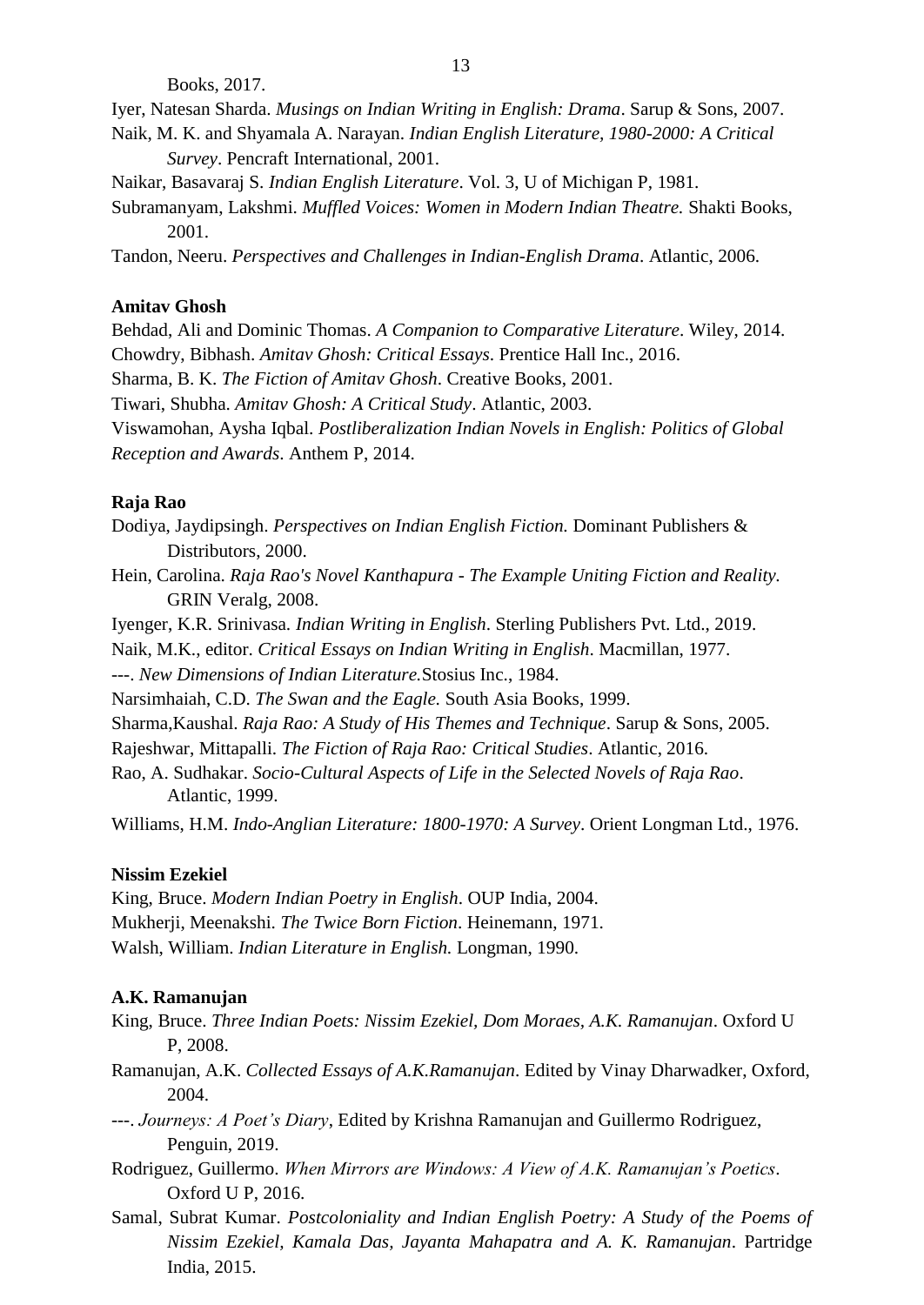Time: 3 hours Max. Marks: 100 Written Examination: 75 Marks Internal Assessment: 25 Marks Pass Marks: 35%

#### **INSTRUCTIONS FOR THE PAPER-SETTER**

UNIT-I shall have three questions out of which the students shall be required to attempt any two. Not more than one question shall be set from a text. These questions shall carry  $11+11=22$  marks.

UNIT-II shall have three questions out of which the students shall be required to attempt any two. Not more than one question shall be set from a text. These questions shall carry 11+11=22 marks.

UNIT-III shall comprise ten short-answer questions of about 100 words each. It shall be of 31 marks. This question shall have two parts. Part (a) shall comprise four questions aimed at testing the close reading of the texts  $(4+3+3+3=13$  marks). Part (b), comprising six questions, shall be based on the history/movement(s)/genre(s)/concepts, etc. pertaining to the course  $(3x6=18 \text{ marks})$ .

#### **UNIT I**

Raymond Williams – "Culture is Ordinary" (Chapter 1 in *Resources of Hope: Culture, Democracy, Socialism*, edited by Robin Gable, Verso, 1989) Roland Barthes – "The Death of the Author"

Stuart Hall - "The Work of Representation" (Chapter 1 in *Representation: Cultural Representations and Signifying Practices*, edited by Stuart Hall, Sage, 1997)

#### **UNIT II**

Richard Johnson - "What is Cultural Studies Anyway?" Eric Hobsbawm - "Introduction: Inventing Traditions" (From *The Invention of Tradition,* edited by Eric Hobsbawm and Terence Ranger, 2012) Fredric Jameson - "Postmodernism and Consumer Society" (Chapter 7, *Anti-Aesthetic: Essays on Postmodern Culture*, edited by Hal Foster, Bay Press, 1987)

#### **UNIT-III**

This shall include ten short-answer questions as explained above.

#### **SUGGESTED READING**

#### **Raymond Williams**

Inglis, Fred. *Raymond Williams*, Routledge, 1998.

Jones, Paul. *Raymond William's Sociology of Culture: A Critical Reconstruction*, Palgrave Macmillan, 2006.

McGuigan, Jim, editor. *Raymond Williams on Culture and Society: Essential Writings*. Sage, 2014.

O'Connor, Alan. *Raymond Williams*: *Critical Media Studies: Institutions, Politics, and*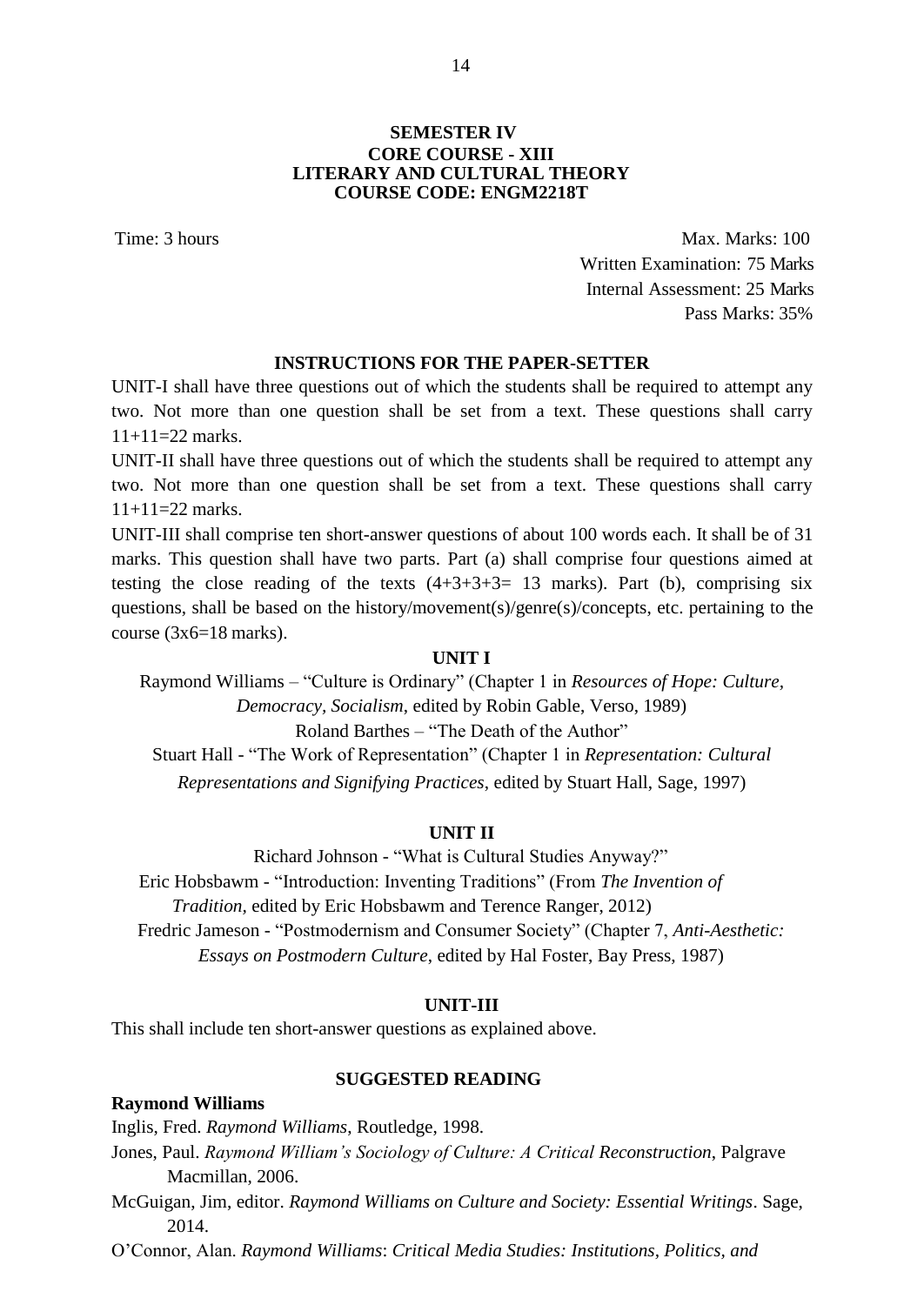*Culture*, Rowman and Littlefield Publishers, 2005.

Wallace, Jeff et al., editors. *Raymond Williams Now: Knowledge, Limits and the Future*, Palgrave Macmillan, 1997.

## **Roland Barthes**

Allen, Graham. *Roland Barthes*. Routledge, 2003. Routledge Critical Thinkers.

Barker, Stephen. *Signs of Change: Premodern - Modern – Postmodern*. State U of New York P, 1996.

Burke, Seán. *The Death and Return of the Author: Criticism and Subjectivity in Barthes, Foucault and Derrida*. Edinburgh U P, 2010.

[Lombardo, P](https://www.google.co.in/search?tbo=p&tbm=bks&q=inauthor%3A%22Patrizia%2BLombardo%22)atrizia. *The Three Paradoxes of Roland Barthes*. U of Georgia P, 2010. [Moriarty, M](https://www.google.co.in/search?tbo=p&tbm=bks&q=inauthor%3A%22Michael%2BMoriarty%22)ichael. *Roland Barthes.* Polity P, 2007.

## **Stuart Hall**

Davis, Helen. *Understanding Stuart Hall*. Sage, 2004.

Decherney, Peter and Katherine Sender, editors. *Stuart Hall Lives: Cultural Studies in an Age of Digital Media*. Routledge, 2017.

Jensen, Lars. *Beyond Britain: Stuart Hall and the Postcolonializing of Anglophone Cultural Studies*. Rowman and Littlefield International, 2014.

Procter, James. *Stuart Hall.* Routledge, 2004. Routledge Critical Thinkers.

## **Richard Johnson**

Johnson, Richard et al. *The Practice of Cultural Studies*. Sage, 2004.

## **Eric Hobsbawm**

Evans, Richard J. *Eric Hobsbawm: A Life in History*. Little Brown, 2019. Hobsbawm, Eric. *How to Change the World: Tales of Marx and Marxism*. Abacus, 2012. ---.*Interesting Times: A Twentieth Century Life*. Abacus, 2003. ---. *Fractured Times: Culture and Society in the Twentieth Century*, Little, Brown, 2012. Samuel, Raphael and Gareth Stedman Jones, editors. *Culture, Ideology and Politics: Essays for Eric Hobsbawm*. Routledge, 2016. Routledge Revivals.

## **Frederic Jameson**

Bauman, Zygmunt. *Intimations of Postmodernity*. Taylor & Francis, 2003. Callinicos, Alex. *Against Postmodernism: A Marxist Critique*. Wiley, 1989. Docherty, Thomas. *Postmodernism: A Reader*. Taylor & Francis, 2014. Eagleton, Terry. *The Illusions of Postmodernism*. Wiley, 1996. Foster, H., editor. *Postmodern Culture*. Pluto P, 1985. Hutcheon, Linda. *A Poetics of Postmodernism: History, Theory, Fiction*. Routledge, 2004. Smart, Berry. *Postmodernity: Key Ideas.* Routledge, 1993.

# **CORE COURSE – XIV MODERN INDIAN LITERATURE IN TRANSLATION COURSE CODE: ENGM2219T**

Time: 3 hours Max. Marks: 100 Written Examination: 75 Marks Internal Assessment: 25 Marks Pass Marks: 35%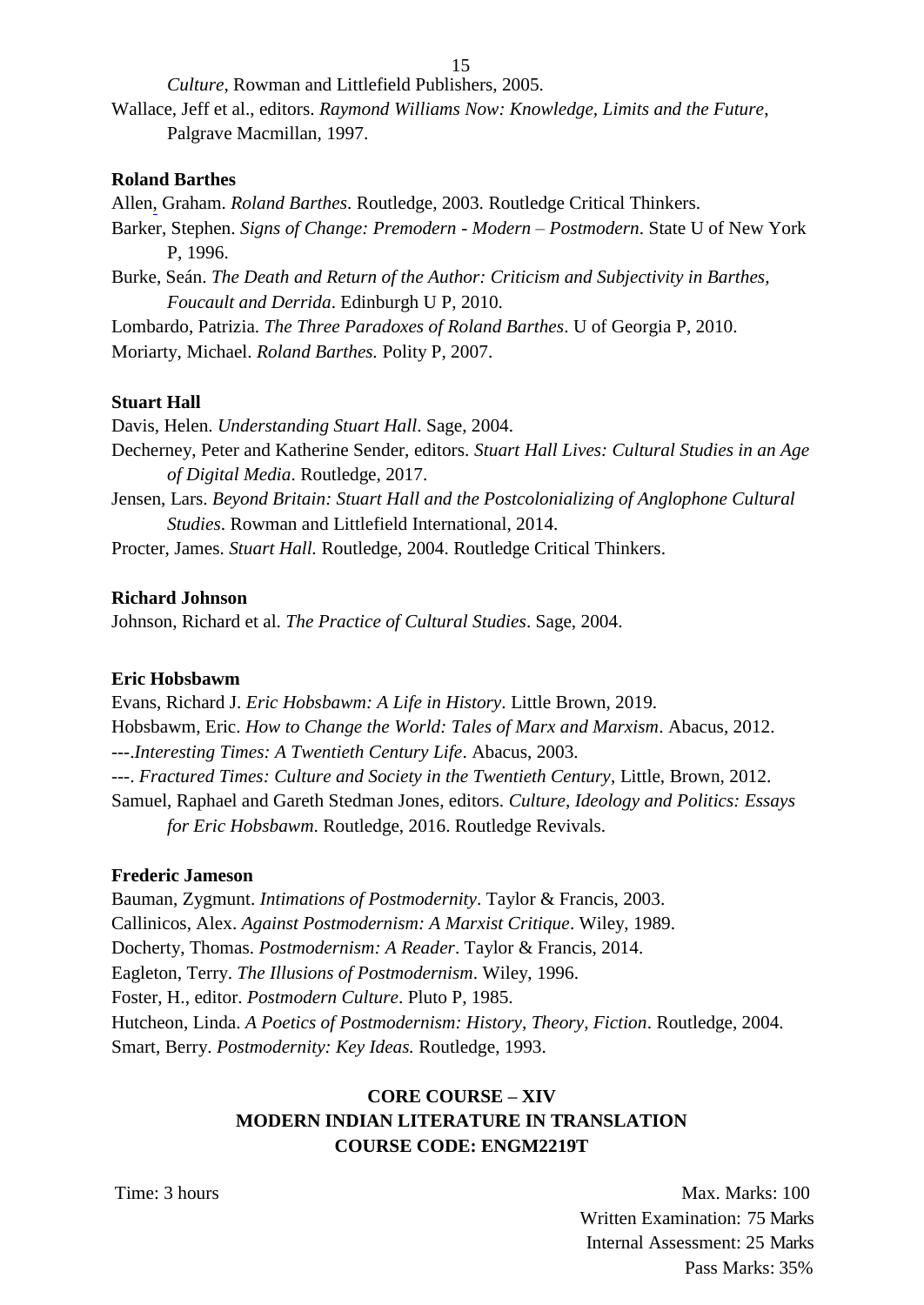## **INSTRUCTIONS FOR THE PAPER-SETTER**

UNIT-I shall have three questions out of which the students shall be required to attempt any two. Not more than one question shall be set from a text. These questions shall carry  $11+11=22$  marks.

UNIT-II shall have three questions out of which the students shall be required to attempt any two. Not more than one question shall be set from a text. These questions shall carry  $11+11=22$  marks.

UNIT-III shall comprise ten short-answer questions of about 100 words each. It shall be of 31 marks. This question shall have two parts. Part (a) shall comprise four questions aimed at testing the close reading of the texts  $(4+3+3+3=13$  marks). Part (b), comprising six questions, shall be based on the history/movement(s)/genre(s)/concepts, etc. pertaining to the course  $(3x6=18 \text{ marks})$ .

#### **UNIT-I**

Jenny Williams - Chapter 5 "Theory and Literary Translation Practice" (From *Routledge Handbook of Literary Translation*, editors Kelly Washbourne and Ben Van Wyke, 2019) Anand- *Govardhan's Travels* (Translated by Gita Krishnakutty, Penguin, 2007) Girish Karnad - *Tughlaq*

#### **UNIT-II**

Gurdial Singh - *Alms in the Name of a Blind Horse (*Translated by Rana Nayar, Rupa, 2016*)*  Rabisankar Bal – *Dozakhnama: Conversation in Hell* (Translated by Arunava Sinha, Random House India, 2013)

Pash – The following seven poems of Pash in translation by Rajesh Kumar Sharma:

"Confronting the Time You Battled" ("ਲੜੇ ਹੋਏ ਵਰਤਮਾਨ ਦੇ ਰੁਬਰੂ" )

"Against Diplomatic Idiom" ("ਦੁਤਿਕ ਭਾਸ਼ਾ ਦੇ ਖਿਲਾਫ਼")

- "I Ask" ("ਮੈਂ ਪੱਛਦਾ ਹਾਂ")
- "My Nightingale!" ("ਮੇਰੀ ਬੁਲਬੁਲ")
- "Abuse of Meanings" ("ਅਰਥਾਂ ਦਾ ਅਪਮਾਨ")
- "Truth" ("ਸੱਚ (ਮੈਂ ਇਹ ਕਦੇ ਨਹੀਂ ਚਾਹਿਆ)")
- "Of All Things the Most Terrible" ("ਸਭ ਤੋਂ ਖ਼ਤਰਨਾਕ")

Students are requested to consult different translations as well as the original poems.

#### **UNIT-III**

This shall include ten short-answer questions as explained above.

#### **SUGGESTED READING**

#### **Introductory Reading**

Grossman, Edith. *Why Translation Matters*. Yale U P, 2010. Williams, Jenny and Andrew Chesterman. *The Map: A Beginner's Guide to Doing Research in Translation Studies*. St. Jerome Publishers, 2002. Williams, Jenny. *Theories of Translation.* Palgrave Macmillan, 2013. Wright, Chantal. *Literary Translation.* Routledge, 2016.

**Anand**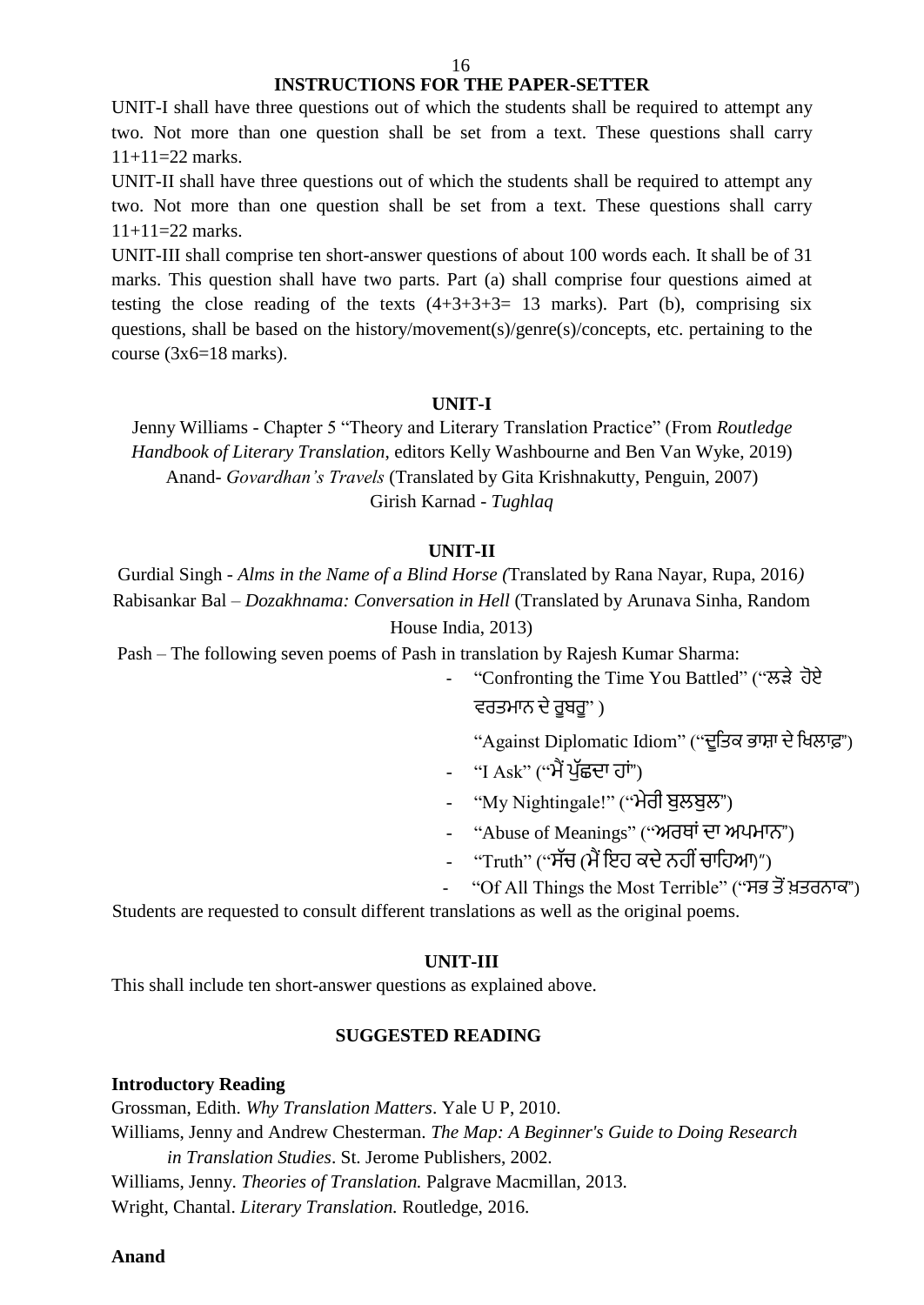"Anand's Book Govardhan's Travels Talks about Life Experiences." *India Today*, 10 Aug. 2011.

[www.indiatoday.in/magazine/society-the-arts/story/19700101-govardhan-s-travels-a](http://www.indiatoday.in/magazine/society-the-arts/story/19700101-govardhan-s-travels-a-novel-by-anand-748589-2007-04-02)[novel-by-anand-748589-2007-04-02.](http://www.indiatoday.in/magazine/society-the-arts/story/19700101-govardhan-s-travels-a-novel-by-anand-748589-2007-04-02)

Madhavan, N.S. "Man At Large: Outlook India Magazine." Outlookindia, 15 Apr. 2007, magazine.outlookindia.com/story/man-at-large/234377.

Prasad, GJ V. "Travelling Across Time." *The Book Review Monthly Review of Important Books*. [www.thebookreviewindia.org/travelling-across-time/.](http://www.thebookreviewindia.org/travelling-across-time/)

## **Girish Karnad**

Dodiya, Jaydipsinh. *The Plays of Girish Karnad: Critical Perspectives*. Prestige, 2009.

Gopichand, P. *Indian Drama in English: a Kaleidoscopic View*. Sarup Book Publishers, 2010.

Kumar, Nand. *Indian English Drama: A Study in Myths*. Sarup & Sons, 2011.

Pandey, Punam. *The Plays of Girish Karnad: A Study in Existentialism*. Sarup Book Publishers, 2010.

## **Gurdial Singh**

Kaur, Updesh. *Gurdyal Singh Ek Adhyan*. Manpreet Prakashan, 2005.

Munday, Jeremy. *Introducing Translation Studies Theories and Applications*. Routledge, Taylor & Francis Group, 2016.

Nayar, Rana, editor. *Gurdial Singh: A Reader*. Sahitya Akademi, 2012.

Nagendra. *Indian Literature*. Prabhat Prakashan, 1988.

Tarsem, Amar and Sushil Kumar. *Rereading of Gurdial's Fiction*. Unistar Books, 2006.

## **Rabishankar Bal**

- "When Ghalib and Manto Woke up in Hell Times of India." *The Times of India*, The Times of India, 8 Dec. 2014.
- timesofindia.indiatimes.com/life-style/books/features/when-ghalib-and-manto-woke-up-inhell/articleshow/18790181.cms.
- Brohi, Sanaullah. "Dozakhnama Is Abundant with Tales of Saadat Hasan Manto and Mirza Ghalib." *Daily Times*, 9 Jan. 2020, dailytimes.com.pk/536263/dozakhnama-isabundant-with-tales-of-saadat-hasan-manto-and-mirza-ghalib/.

## **Pash**

Ghai, T.C., translator. *Pash: A Poet of Impossible Dreams*. Pash Memorial International Trust. 2013.

Gill, Tejwant Singh, translator. *Reckoning with Dark Times: 75 Poems of Pash*. Sahitya Akademi, 2001.

Lal, Chaman, et al., editors. *Storms Never Knew Defeat: In Memory of Pash.* Lokgeet Parkashan, 1990.

Mohi, Hari Singh, translator. *Pash: An Anthology.* Ravi Publishers, Kotkapura, 1992.

Sharma, Rajesh Kumar, translator. "Ten Poems of Pash: Translated from Punjabi." *Punjabi Poetry* in *Translation,* [https://litarkay.tripod.com,](https://litarkay.tripod.com/) [https://litarkay.tripod.com/poetry.html.](https://litarkay.tripod.com/poetry.html)

# **CORE COURSE - XV LITERATURE AND POLITICS ENGM2220T**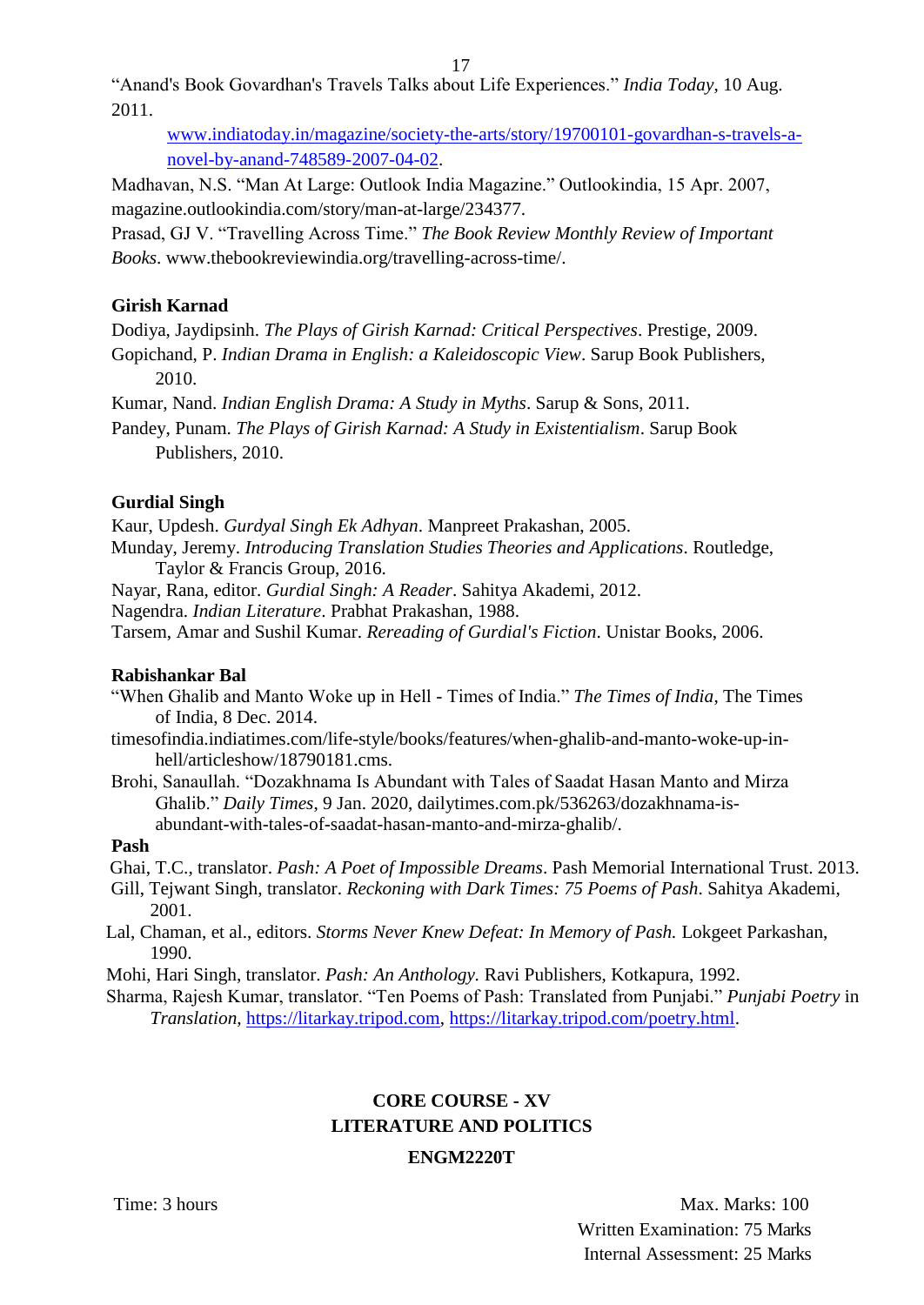## **INSTRUCTIONS FOR THE PAPER-SETTER**

UNIT-I shall have three questions out of which the students shall be required to attempt any two. Not more than one question shall be set from a text. These questions shall carry  $11+11=22$  marks.

UNIT-II shall have three questions out of which the students shall be required to attempt any two. Not more than one question shall be set from a text. These questions shall carry  $11+11=22$  marks.

UNIT-III shall comprise ten short-answer questions of about 100 words each. It shall be of 31 marks. This question shall have two parts. Part (a) shall comprise four questions aimed at testing the close reading of the texts  $(4+3+3+3=13$  marks). Part (b), comprising six questions, shall be based on the history/movement(s)/genre(s)/concepts, etc. pertaining to the course  $(3x6=18 \text{ marks})$ .

### **UNIT-I**

Saadat Hasan Manto - *Toba Tek Singh*, *Khol Do*, *Thanda Gosht* (*Mottled Dawn,* 2011) Aleksandr Solzhenitsyn - *One Day in the Life of Ivan Denisovich* Toni Morrison - *Beloved*

#### **UNIT-II**

Azar Nafisi - Introduction (*The Republic of Imagination: A Case for Fiction*, 2015) SurajYengde - "Many Shades of Dalit" (Chapter from *Caste Matters*, 2019)

Elif Shafak - *Black Milk: On Motherhood and Writing*

## **UNIT-III**

This shall include ten short-answer questions as explained above.

#### **SUGGESTED READING**

#### **Aleksandr Solzhenitsyn**

[Booker, M. Keith.](https://www.google.co.in/search?tbo=p&tbm=bks&q=inauthor%3A%22M.%2BKeith%2BBooker%22) *Encyclopedia of Literature and Politics.* Greenwood P, 2005. [Hellmann, B](https://www.google.co.in/search?tbo=p&tbm=bks&q=inauthor%3A%22Ben%2BHellmann%22)ell. *Filming the Unfilmable: Casper Wrede's One Day in the Life of Ivan Denisovich.* Columbia U P, 2020.

[Karolides, Nicholas J.](https://www.google.co.in/search?tbo=p&tbm=bks&q=inauthor%3A%22Nicholas%2BJ.%2BKarolides%22)*Censored Books: Critical Viewpoints*. Vol., Scarecrow P, 2001.

- [Klimoff, A](https://www.google.co.in/search?tbo=p&tbm=bks&q=inauthor%3A%22Alexis%2BKlimoff%22)lexis. *One Day in the Life of Ivan Denisovich: A Critical Companion*. Northwestern U P, 1997.
- [Kriza,](https://www.google.co.in/search?tbo=p&tbm=bks&q=inauthor%3A%22Elisa%2BKriza%22) Elisa. *Alexander Solzhenitsyn: Cold War Icon, Gulag Author, Russian Nationalist?: A Study of His Western Reception*. Columbia U P, 2010.
- Renfrew, Alastair. *Critical Theory in Russia and the West.* Routledge, 2010.

#### **Saadat Hasan Manto**

Bhalla, Alok, editor. *Life and Works of Sadat Hasan Manto*. Indian Institute of Advanced Studies, 1997.

[Bhatia, N](https://www.google.co.in/search?tbo=p&tbm=bks&q=inauthor%3A%22Nandi%2BBhatia%22)andi. *Partitioned Lives: Narratives of Home, Displacement, and Resettlement*. Pearson, 2007.

[Flemming, Leslie A.](https://www.google.co.in/search?tbo=p&tbm=bks&q=inauthor%3A%22Leslie%2BA.%2BFlemming%22) *The Life and Works of Saadat Hasan Manto: A Critical Survey*. U of Wisconsin, 1973.

Jalal, [Ayesha.](https://www.google.co.in/search?tbo=p&tbm=bks&q=inauthor%3A%22Ayesha%2BJalal%22) *Pity of Partition*. Princeton U P, 2013.

[Manto, Saʻādat Ḥasan.](https://www.google.co.in/search?tbo=p&tbm=bks&q=inauthor%3A%22Sa%CA%BB%C4%81dat%2B%E1%B8%A4asan%2BMan%E1%B9%ADo%22) *Toba Tek Singh: The Story in Multiple Translations*. Four Corners, 2008.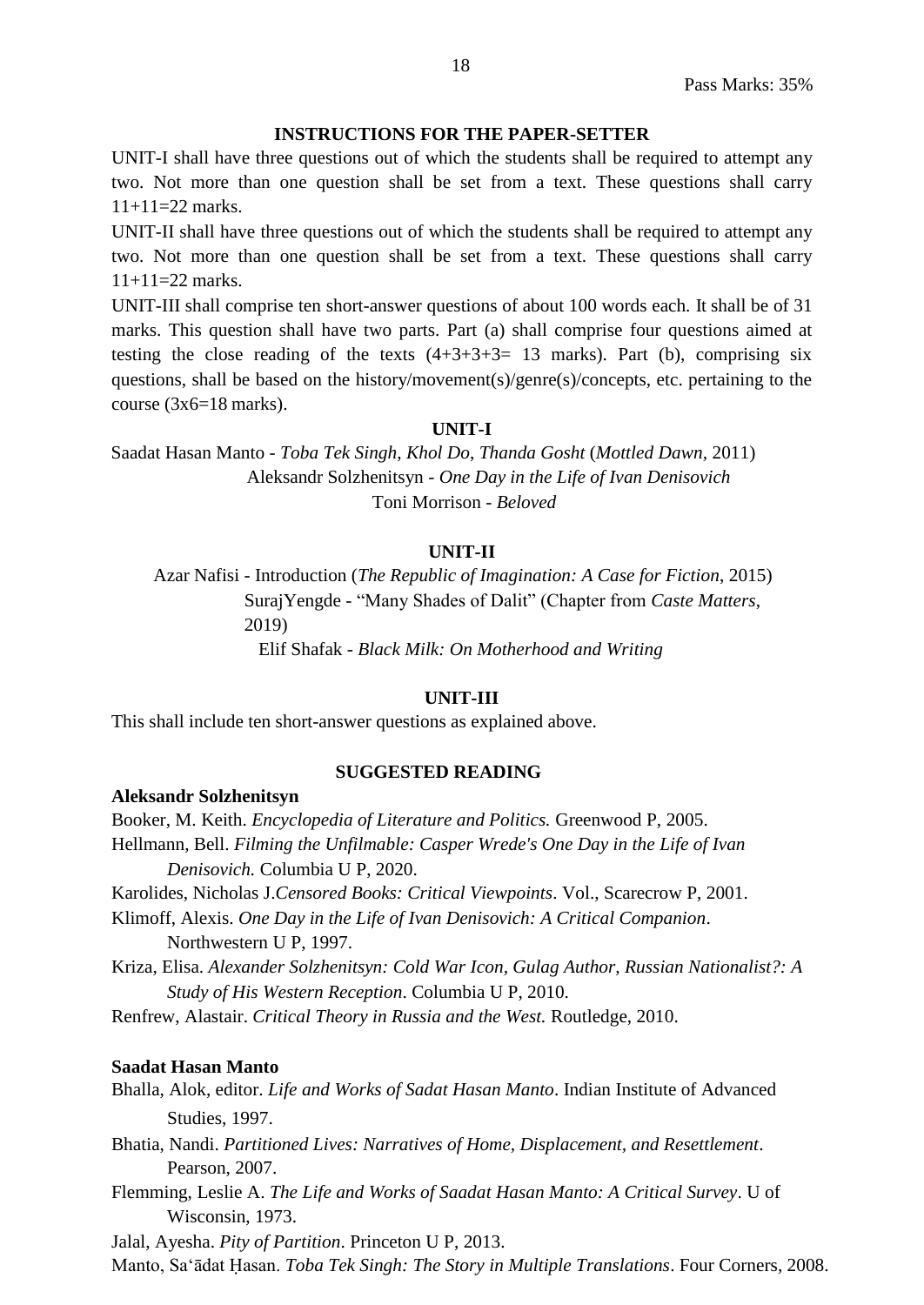[Merrill, Christi A.](https://www.google.co.in/search?tbo=p&tbm=bks&q=inauthor%3A%22Christi%2BA.%2BMerrill%22) *Riddles of Belonging: India in Translation and Other Tales of Possession*. Fordham U P, 2008.

[Saint, Tarun K.](https://www.google.co.in/search?tbo=p&tbm=bks&q=inauthor%3A%22Tarun%2BK.%2BSaint%22) *Witnessing Partition: Memory, History, Fiction*. Routledge, 2010.

## **Toni Morrison**

[Andrews, William L.](https://www.google.co.in/search?tbo=p&tbm=bks&q=inauthor%3A%22William%2BL.%2BAndrews%22) *Toni Morrison's Beloved: A Casebook.* Oxford U P, 1999. Beaulieu, Elizabeth Ann. *The Toni Morrison Encyclopedia*. Greenwood P, 2003. [Bloom, Harold.](https://www.google.co.in/search?tbo=p&tbm=bks&q=inauthor%3A%22Harold%2BBloom%22) *Toni Morrison's Beloved*. Chelsea House Publishers, 1996. [Branch, E](https://www.google.co.in/search?tbo=p&tbm=bks&q=inauthor%3A%22Eleanor%2BBranch%22)leanor. *Toni Morrison's Beloved.* Barnes & Nobel, 1998. [Gillespie, Carmen .](https://www.google.co.in/search?tbo=p&tbm=bks&q=inauthor%3A%22Carmen%2BGillespie%22) *Critical Companion to Toni Morrison: A Literary Reference to Her Life and Work.* Facts on File Inc., 2008. Hall, G.K. *Critical Essays on Toni Morrison's Beloved*. Prentice Hall International, 1998. [Heinert,Jennifer Lee Jordan.](https://www.google.co.in/search?tbo=p&tbm=bks&q=inauthor%3A%22Jennifer%2BLee%2BJordan%2BHeinert%22) *Narrative Conventions and Race in the Novels of Toni Morrison.* Routledge, 2010. [McDonald, P](https://www.google.co.in/search?tbo=p&tbm=bks&q=inauthor%3A%22Paul%2BMcDonald%22)aul. *Reading Toni Morrison's Beloved*. Zaccheus Entertainment, 2013.

## **Azhar Nafisi**

Nafisi, Azhar. *Reading Lolita in Tehran*, Penguin, 2015. ---. *Things I've Been Silent About: Memories of a Prodigal Daughter*, Windmill Books, 2010.

### **Suraj Yengde**

Ambedkar, B.R. *Annihilation of Caste: The Annotated Critical Edition*. Navayana, 2015. Bayly, Susan. *Caste, Society and Politics in India from the Eighteenth Century to the Modern Age: The New Cambridge History of India*. Cambridge U P, 2001. Hasan, Zoya. *Politics of Inclusion: Castes, Minorities and Affirmative Action*. Oxford U P, 2011. Jaffrelot, Christophe. *Religion, Caste & Politics in India*. Primus, 2014. Jodhka, Surinder S. *Caste*. Oxford, 2012. Oxford India Short Introductions. Pras[ad, Amar Nath.](https://www.google.co.in/search?tbo=p&tbm=bks&q=inauthor%3A%22Amar%2BNath%2BPrasad%22) *Dalit Literature: A Critical Exploration*. Sarup & Sons, 2007. Limbale, Sharankumar and [Alok Mukherjee.](https://www.google.co.in/search?tbo=p&tbm=bks&q=inauthor%3A%22Alok%2BMukherjee%2B(of%2BYork%2BUniversity%2C%2BCanada.)%22)*Towards an Aesthetic of Dalit Literature: History, Controversies, and Considerations*. Orient Black Swan, 2004.

Yengde, Suraj and Anand Teltumbde, editors. *The Radical in Ambedkar: Critical Reflections*. Penguin, 2018.

## **ELECTIVE COURSE - XVI OPTION (i): AMERICAN LITERATURE COURSE CODE: ENGM2221T**

Time: 3 hours Max. Marks: 100 Written Examination: 75 Marks Internal Assessment: 25 Marks Pass Marks: 35%

### **INSTRUCTIONS FOR THE PAPER-SETTER**

UNIT-I shall have three questions out of which the students shall be required to attempt any two. Not more than one question shall be set from a text. These questions shall carry 11+11=22 marks.

UNIT-II shall have three questions out of which the students shall be required to attempt any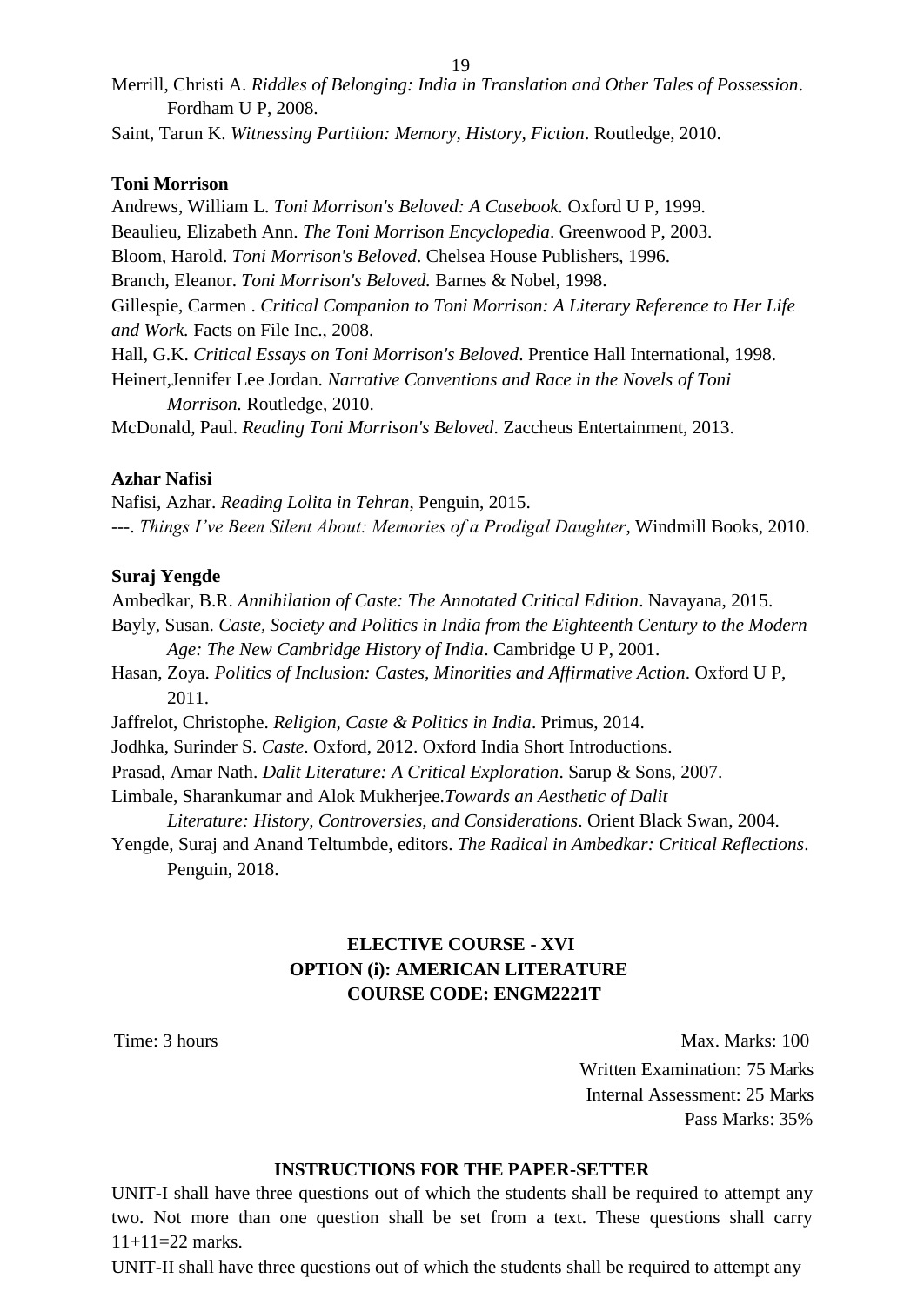two. Not more than one question shall be set from a text. These questions shall carry  $11+11=22$  marks.

UNIT-III shall comprise ten short-answer questions of about 100 words each. It shall be of 31 marks. This question shall have two parts. Part (a) shall comprise four questions aimed at testing the close reading of the texts  $(4+3+3+3=13$  marks). Part (b), comprising six questions, shall be based on the history/movement(s)/genre(s)/concepts, etc. pertaining to the course (3x6=18 marks).

#### **UNIT-I**

Eugene O'Neill - *Desire Under the Elms* Robert Frost - "Home Burial", "Birches" "Mending Wall", "Fire & Ice" F. Scott Fitzgerald - *The Great Gatsby*

#### **UNIT-II**

Tennessee Williams - *A Street Car Named Desire* Ta-Nahisi Coates – *Between the World and Me* Maya Angelou - "My Guilt," "Africa," "Woman Me," "Still I Rise" (From *The Complete Collected Poems of Maya Angelou*, Random House, 1994)

#### **UNIT-III**

This shall include ten short-answer questions as explained above.

#### **SUGGESTED READING**

**Eugene O'Neill** Berlin, Normand. *Eugene O'Neill*. Grove P, 1982. Bigsby, C.W.E. *A Critical Introduction to Twentieth Century American Drama.* Vol. I-II, Cambridge U P, 1985. Black, Stephen A. *Eugene O'Neill: Beyond Mourning & Tragedy*. Yale U P, 2002. Bogard, Travis. *Contour in Time: The Plays of Eugene O'Neill*. Oxford UP, 1972. Brietzke, Zander. *The Aesthetics of Failure: Dynamic Structure in the Plays of Eugene O'Neill*. McFarland Publishing, 2001. Downer, Allan. *Fifty Years of American Drama*. Literary Licensing, LLC, 2012. Floyd, Virginia, editor. *Eugene O'Neill: A World View*. Fredrick Unger, 1979. Floyd, Virginia. *The Plays of Eugene O'Neill: A New Assessment.* Fredrick Unger, 1985. [Manheim](https://www.google.co.in/search?tbo=p&tbm=bks&q=inauthor%3A%22Michael%2BManheim%22)**,** Michael, editor. *The Cambridge Companion to Eugene O'Neill*. Cambridge U P, 1998. Martine, James J., editor. *The Plays of Eugene O'Neill: A New Perspective*. GK Hall, 1985.

### **Robert Frost**

Lentrichia, F. *Robert Frost: Modern Poetics and the Landscapes of Self*. Duke U P, 1975. Poirier, R. *Robert Frost: The Work of Knowing*. Stanford U P, 1990. Wagner, L.W. *Robert Frost: The Critical Reception*. Lenox Hill Pub., 1977. Garber, P.L. *Robert Frost.* Cengage GALE, 1982. Hall, D.H. *Robert Frost: Contours of Belief.* Ohio U P, 1986.

#### **F. Scott Fitzgerald**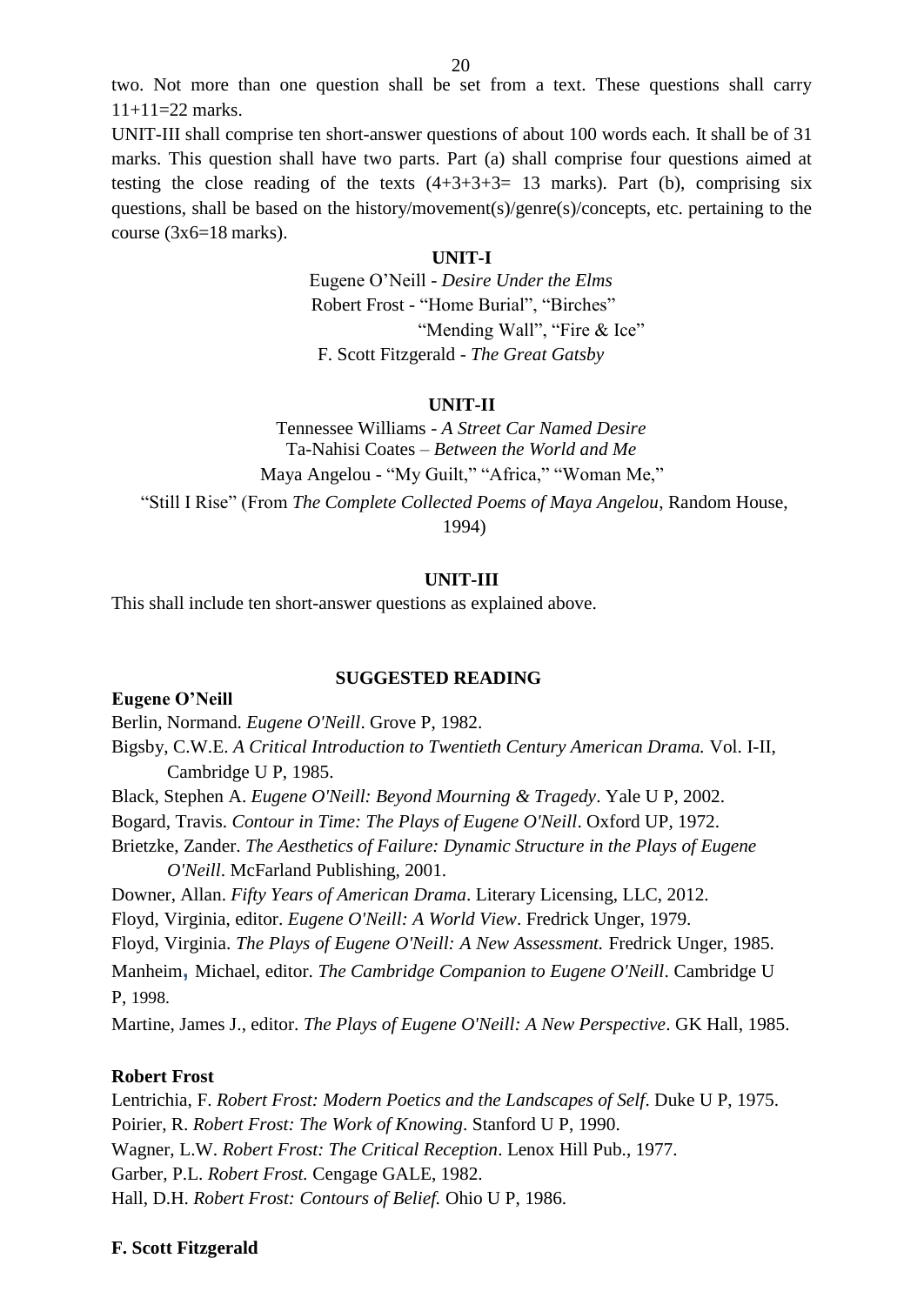- Bloom, Harold. *F. Scott Fitzgerald*. Chelsea House Publishers, 2006. Bloom's Modern Critical Views.
- ---. *The Great Gatsby*. Chelsea House Publishers, 2006. Bloom's Guides.
- Curnutt, Kirk. *The Cambridge Introduction to F. Scott Fitzgerald*. Cambridge U P, 2007. Cambridge Introductions to Literature.
- Hook, Andrew. *F. Scott Fitzgerald: A Literary Life*, Palgrave Macmillan, 2002.
- Prigozy, Ruth. *The Cambridge Companion to F. Scott Fitzgerald*. Cambridge U P, 2001. Cambridge Companions to Literature.

## **Tennessee Williams**

Boxill, Roger. *Tennessee Williams*. Macmillan, 1987.

- Spoto, Donald. *The Kindness of Strangers: The Life of Tennessee Williams*. Da Capo P, 1997.
- Stanton, Stephen, editor. *Tennessee Williams: A Collection of Critical Essays*. Prentice Hall, 1997.

Leavilt, R.F., editor. *The World of Tennessee Williams*. Hansen Publishing Group, 2011.

## **Ta-Nahisi Coates**

- Alexander, Michelle. "Ta-Nehisi Coates's 'Between the World and Me'." *The New York Times*, The New York Times, 17 Aug. 2015,
- [www.nytimes.com/2015/08/17/books/review/ta-nehisi-coates-between-the-world-and](http://www.nytimes.com/2015/08/17/books/review/ta-nehisi-coates-between-the-world-and-me.html)[me.html.](http://www.nytimes.com/2015/08/17/books/review/ta-nehisi-coates-between-the-world-and-me.html)
- Bodenner, Chris. "Is Ta-Nehisi Coates's Book Too Bleak?" *The Atlantic*, Atlantic Media Company, 3 Aug. 2015.
- [www.theatlantic.com/national/archive/2015/07/readers-critical-between-world-me-ta-nehisi](http://www.theatlantic.com/national/archive/2015/07/readers-critical-between-world-me-ta-nehisi-)coates/399641/.
- Sukhdev, Sandhu. "Between the World and Me by Ta-Nehisi Coates Review A Now Exalted Writer and Spokesman for Black America." *The Guardian*, Guardian News and Media, 8 Oct. 2015.
- [www.theguardian.com/books/2015/oct/08/between-the-world-and-me-sukhdev-sandhu](http://www.theguardian.com/books/2015/oct/08/between-the-world-and-me-sukhdev-sandhu-review)[review.](http://www.theguardian.com/books/2015/oct/08/between-the-world-and-me-sukhdev-sandhu-review)

## **Maya Angelou**

Angelou, Maya. *The Collected Autobiographies of Maya Angelou*, Modern Library, 2004. Bloom, Harold. *Maya Angelou* (Bloom's Major Poets), Chelsea House Publishers, 2001.

- ---. *Maya Angelou*, Infobase Publishing, 2009. Bloom's Modern Critical Views
- ---. *African-American Poets: 1700s-1940s*, Vol.1, Bloom's Literary Criticism, 2009. Bloom's Modern Critical Views.

Stewart, Gail B. *Maya Angelou* (People in the News), Lucent, 2009.

Williams, Mary E., editor. *Readings on Maya Angelou*, Greenhaven P, 1997. Literary

Companion to American Authors.

# **ELECTIVE COURSE - XVI OPTION (ii) : LANGUAGE AND LINGUISTICS COURSE CODE: ENGM2222T**

Time: 3 hours Max. Marks: 100 Written Examination: 75 Marks Internal Assessment: 25 Marks Pass Marks: 35%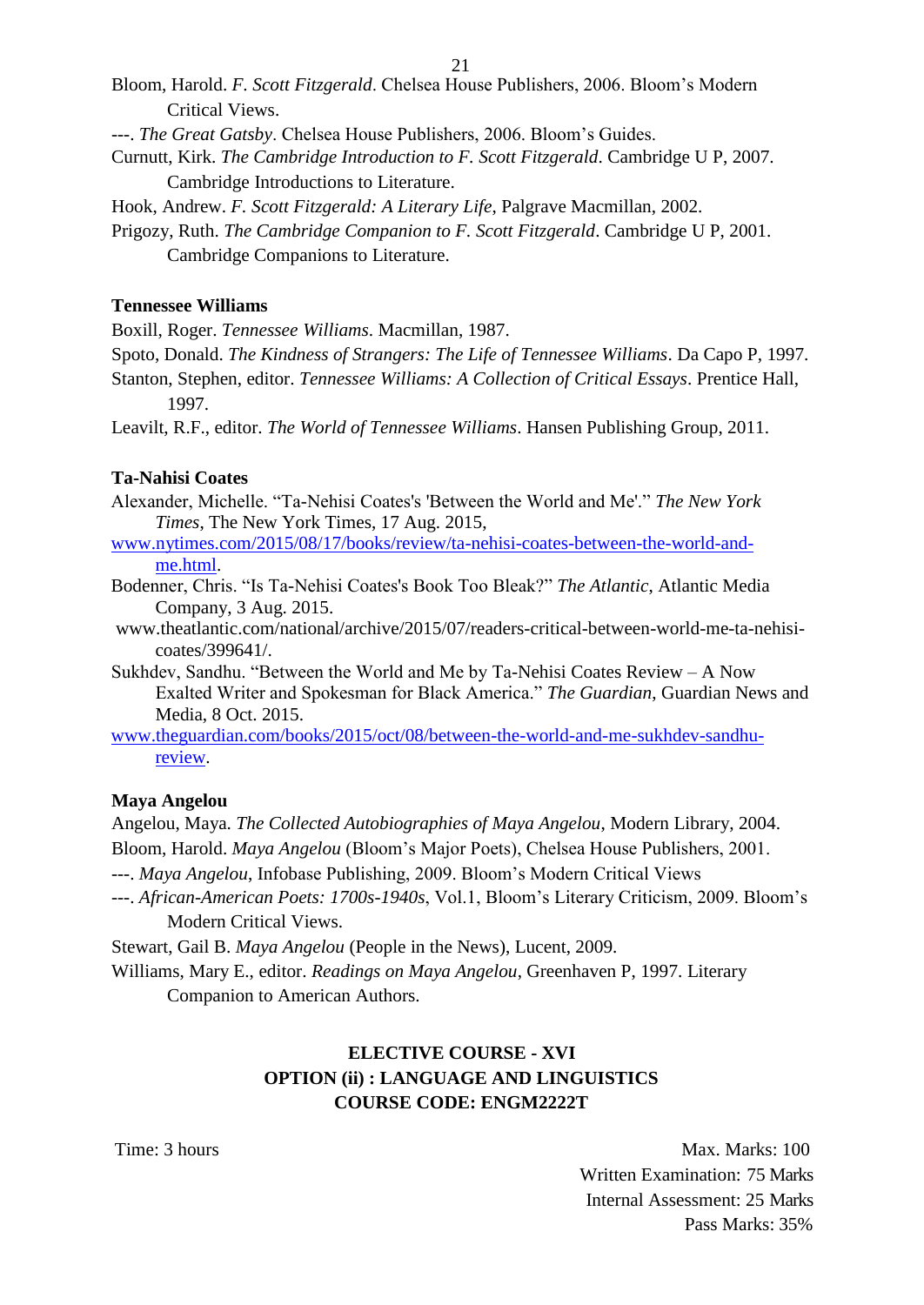## **INSTRUCTIONS FOR THE PAPER-SETTER**

UNIT-I shall have four questions based on the prescribed chapters and the candidate shall attempt any two. Each question shall carry  $11.5+11.5=23$  marks.

UNIT-I shall have four questions based on the prescribed chapters and the candidate shall attempt any two. Each question shall carry  $11+11=22$  marks.

UNIT-III shall cover the entire syllabus and shall be of 30 marks. This question shall comprise ten short-answer questions of about 100-120 words each - two on each prescribed text the remaining two on history/movement(s)/genre(s)/concepts pertaining to the course. Each question shall carry 3 marks

## **PRESCRIBED TEXTS:**

1. Yule, George *The Study of Language* Fifth Edition, 2014. Cambridge University Press. First South Asia Edition, 2016.

## **Chapters 5, 6, 7, 8, 9, 10, 11 and 17 are to be studied.**

- 2. Saussure. *Course in General Linguistics*, Trans. W. Baskin. Fontana/Collins, 1974.
- 3. Lyons, John. *Language and Linguistics*, Cambridge University Press, 1981. Relevant portions to be studied.

## **UNIT- I**

## **Chapter 5 : Word Formation**

Neologisms, Etymology, Borrowing, Compounding, Clipping, Conversion, Coinage, Derivation, Multiple Processes.

## **Chapter 6 : Morphology**

Morphology, Morphemes, Free and bound morphemes, Lexical and functional morphemes, Derivational Morphemes, Inflectional morphemes, Morphological description, Morphs and allomorphs, Other Languages.

## **Chapter 7 : Grammar**

English Grammar, Traditional Grammar, the parts of speech, Agreement, Grammatical gender, Traditional analysis, the Prescriptive approach, Captain Kirk's infinitive, the Descriptive approach, Structural analysis, Constituent analysis, Labeled and bracketed sentences, Hierarchical Organisation, a Gaelic sentence, Why study grammar.

## **Chapter 8: Syntax**

Syntactic rules, A Generative grammar, Deep and surface structure, Structural ambiguity, Tree diagrams, Symbols used in syntactic analysis, Phrase structure rules, Lexical rules, Movement rules.

## **UNIT-II**

## **Chapter 9 : Semantics**

Meaning, Semantic features, Words as containers of meaning, Semantic roles, Agent and theme, Instrument and experiencer, Location, source and goal, Lexical relations, Synonymy, Antonymy, Hyponymy, Prototypes, Homophones and homonyms, Polysemy, Word play, Metonymy, Collocation.

## **Chapter 10 : Pragmatics**

Pragmatics, Context, Deixis, Reference, Inference, Anaphora, Presupposition, Speech acts, Direct and indirect speech acts, Politeness, Negative and positive face.

## **Chapter 11 : Discourse Analysis**

Discourse, Interpreting discourse, Cohesion, Coherence, Speech events, Conversation analysis, Turn-taking, The co-operative principle, Hedges, Implicatures, Background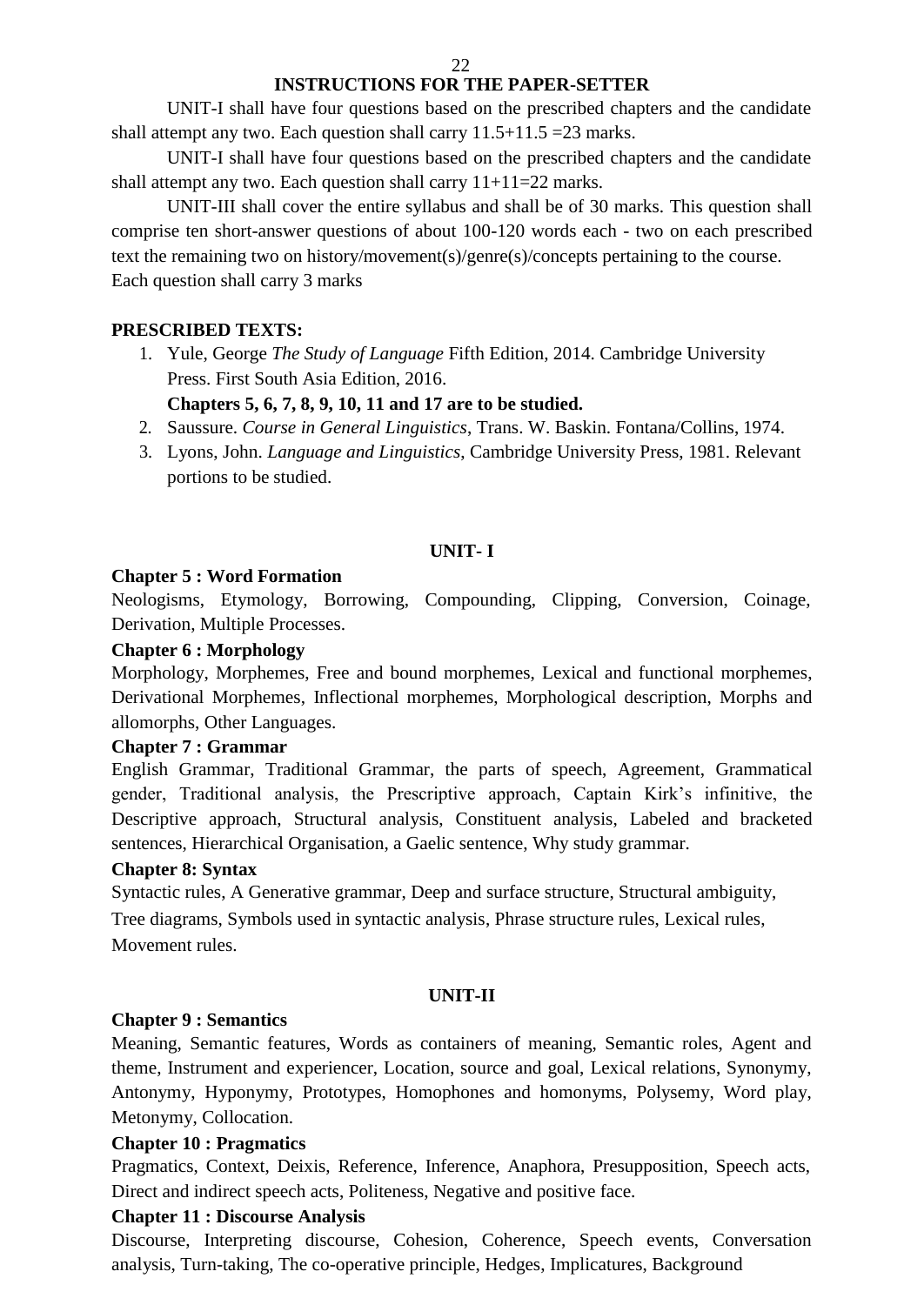knowledge, Schemas and scripts.

#### **Chapter 17 : Language History and Change**

Family trees, Indo-European, Cognates, Comparative reconstruction, General Principles, Sound reconstruction, Word reconstruction, The history of English, Old English, Middle English, Sound changes, Metathesis, Epenthesis, Prothesis, Syntactic changes, loss of inflections, Semantic changes, Broadening of meaning, Narrowing of meaning, Diachronic and synchronic variation.

Saussure's conception of Linguistic Sign, Sign/Symbol distinction, Arbitrary and Conventional nature of sign; Saussure's Dichotomies: Langue vs. Parole, Synchrony vs. Diachrony, Syntagmatic vs Paradigmatic Relationships, Substance vs. Form

#### **UNIT-III**

This shall include ten short-answer questions as explained above

## **SUPPLEMENTARY TEXTS:**

Aitchison, J. *Language Change: Progress or Decay*, 2<sup>nd</sup> ed., Cambridge U P, 1991.

Catford, J.C. *A Linguistic Theory of Translation*, Cambridge U P, 1965.

Corder, Pit S. *Introducing Applied Linguistics*, Penguin, 1973.

G, Brown and G. Yule. *Discourse Analysis*, Cambridge U P, 1983.

Holmes, J. *An Introduction to Sociolinguistics*. Longman, 1992.

Leech, G. N. *Principles of Pragmatics*, London, 1983.

Lyons, J. *Language and Linguistics*. Cambridge U P, 1981.

Sebeok, T. A., editor. *Style in Language*, MIT P, 1961.

Stageberg, N.C. *An Introductory English Grammar*. 4<sup>th</sup> ed., Holt-Saunders International Edition, 1981.

Verma, S.K. and N. Krishnaswamy. *Modern Linguistics—An Introduction* Oxford U P, 1989. Units 42, 44 and 45 are to be studied. Applied Linguistics

Unit 42 : Language Teaching, Contrastive Analysis and Error Analysis.

Unit 44 : Translation

## **SUGGESTED READING**

Bloomfield, L. *Language*. Holt, Rinehart & Winston, 1933. Chomsky, N. *Syntactic Structures*. Davis, S. editor. *Pragmatics: A Reader*. Mouton & Co., 1957. Fox, B. *Discourse, Structure and Anaphora*. Cambridge UP, 2011. Gleason, H.A. *An Introduction to Descriptive Linguistics*. Holt, 1955. Halliday, M.A.K. *Cohesion in English*. Routledge, 1976. Hocket, C.F. *A Course in Modern Linguistics*. Collier Macmillan Ltd., 1958. Hudson, R.A. *Sociolinguistics*. Cambridge UP, 1980. Leech, G. *A Linguistic Guide to English Poetry*. Routledge, 1973. Palmer, F.R. *Grammar*. Penguin, 1986. Quirk, R. & Greenbaum, S. *A University Grammar of English*. Longman, 1973. Robins, R.H. *General Linguistics*. Routledge, 1989. Sapir, Edward. *Language: An Introduction to the Study of Speech*. Dover Publications, 1921. Spitzer, L. *Linguistics and Literary History*, Princeton UP, 1967. Sitaraman & Verma, S.K. *Essays in Stylistics: Modern Applied Linguistics*. Macmillan, 2003.

Widdowson, H.G. *Aspects of Language Teaching*. Oxford UP, 1990.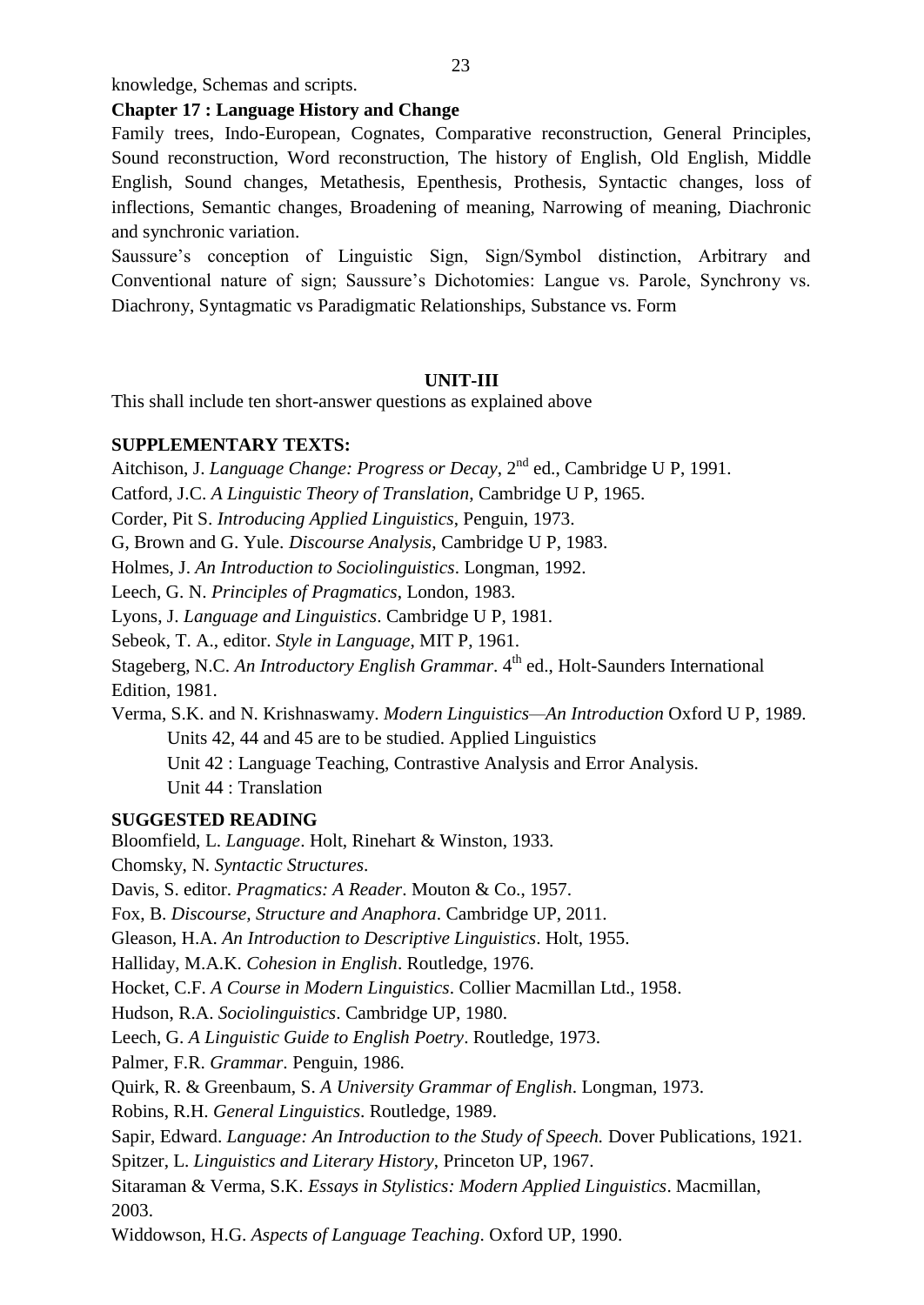## **ELECTIVE COURSE - XVI OPTION (iii): EUROPEAN DRAMA COURSE CODE: ENGM2223T**

Time: 3 hours Max. Marks: 100 Written Examination: 75 Marks Internal Assessment: 25 Marks Pass Marks: 35%

## **INSTRUCTIONS FOR THE PAPER-SETTER**

UNIT-I shall have three questions out of which the students shall be required to attempt any two. Not more than one question shall be set from a text. These questions shall carry  $11+11=22$  marks.

UNIT-II shall have three questions out of which the students shall be required to attempt any two. Not more than one question shall be set from a text. These questions shall carry  $11+11=22$  marks.

UNIT-III shall comprise ten short-answer questions of about 100 words each. It shall be of 31 marks. This question shall have two parts. Part (a) shall comprise four questions aimed at testing the close reading of the texts  $(4+3+3+3=13$  marks). Part (b), comprising six questions, shall be based on the history/movement(s)/genre(s)/concepts, etc. pertaining to the course(3x6=18 marks).

#### **UNIT I**

Aristophanes - *Wasps*  Aeschylus - *Agamemnon*  Euripides - *Medea*

#### **UNIT-II**

Jean Racine - *Phèdre*

Luigi Pirandello - *Six Characters in Search of an Author* Federico Garcia Lorca - *Blood Wedding*

#### **UNIT-III**

This shall include ten short-answer questions as explained above.

#### **SUGGESTED READING**

#### **Aristophanes**

Biles, Zachary P. *Aristophanes and the Poetics of Competition*. Cambridge U P, 2015. Bowie, A.M. *Aristophanes: Myth Ritual and Comedy*. Cambridge U P, 1993. Cartledge, Paul. *Aristophanes and His Theatre of the Absurd*. Bristol Classical P, 1990. Freydberg, Bernard. *Philosophy & Comedy: Aristophanes, Logos, and Eros*. Indiana U P, 2008.Studies in Continental Thought. Platter, Charles. *Aristophanes and the Carnival of Genres*, Arethusa Books, 2006. Sidwell, Keith. *Aristophanes the Democrat: The Politics of Satirical Comedy During the Peloponnesian War*, Cambridge U P, 2009.